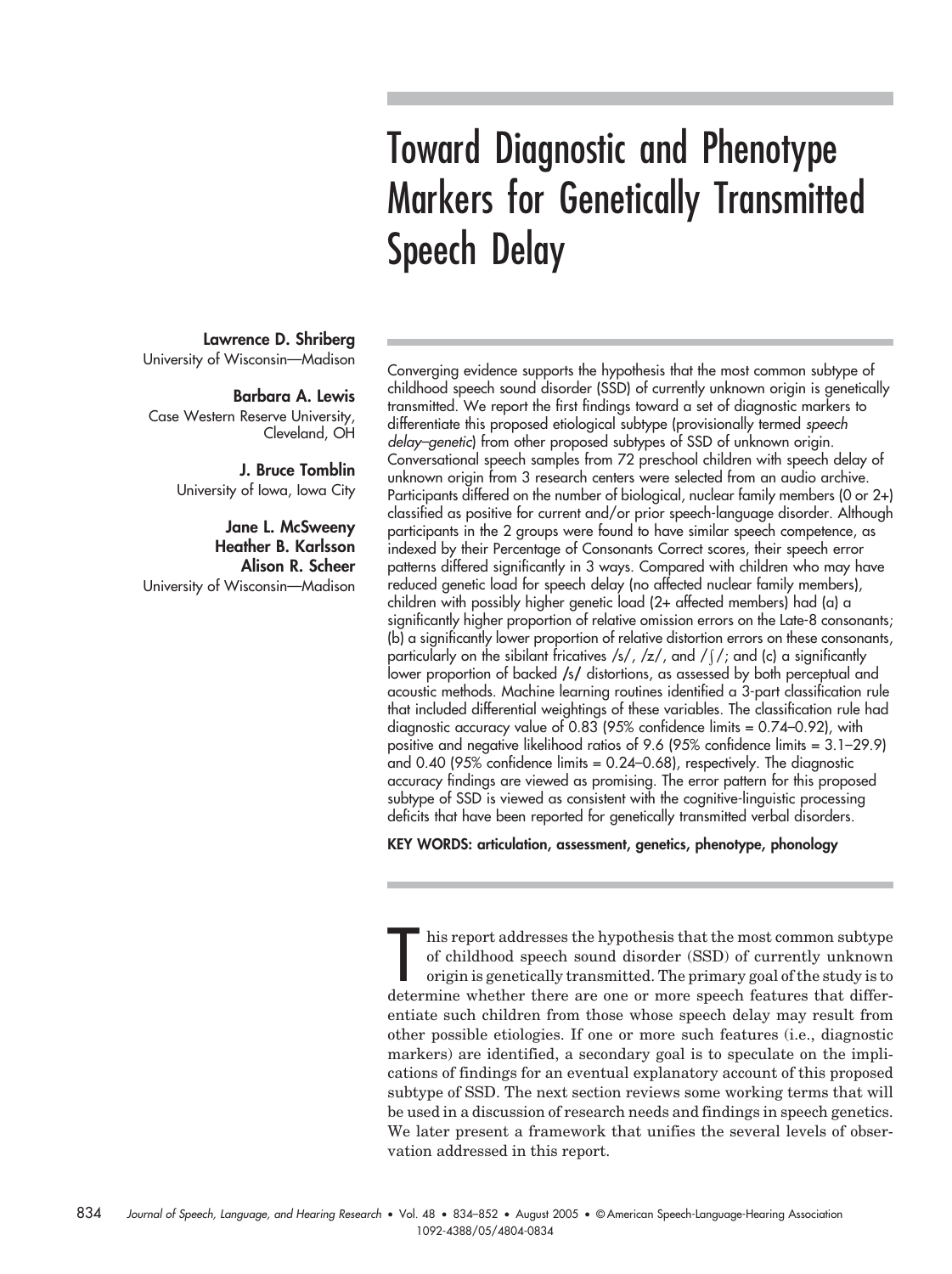#### Classification Terms

Table 1 is a list of working terms for seven putative subtypes of SSD introduced in previous reports (e.g., Shriberg, 1982, 1993, 1994; Shriberg, Austin, Lewis, McSweeny, & Wilson, 1997b), as well as two new terms. As shown in the first two columns, the stem speech delay is used without other affixes when no claim is made about the etiological origin of one of five proposed subtypes of speech delay (or, as indicated at the bottom of Table 1, with the prefix undifferentiated; i.e., undifferentiated speech delay [USD]). The inclusionary and exclusionary criteria for speech delay used in software (Shriberg, Allen, McSweeny, & Wilson, 2001) to categorize children's speech status are described in Shriberg (1993) and Shriberg et al. (1997b). Essentially, the inclusionary criterion for speech delay is that the conversational speech of a speaker includes age-inappropriate speech sound omission errors and/ or substitution errors, although children meeting this criterion also routinely have clinical and nonclinical speech sound distortion errors (Shriberg, 1993, Appendix). In contrast, children meeting inclusionary criteria for the remaining two subtypes of speech errors do not meet inclusionary criteria for speech delay. Rather, their prior and/or current speech errors in conversation consist solely of age-inappropriate speech sound distortions limited to specific sounds or feature classes. The most prevalent such distortions in American English dialects are dentalized sibilants  $(\frac{s}{r}, \frac{z}{r})$ , and  $(\frac{s}{r})$  and derhotacized rhotics  $(\frac{r}{r})$ ,  $/3/$ , and  $/3/$ ).

When a claim is made about the etiology of speech delay, one of five etiological suffixes (preceded by a dash) is appended. As shown in Table 1, the primary causal origin of the first type of speech delay is posited to be genetic transmission (speech delay–genetic [SD-GEN); the second subtype is proposed to be causally associated with early recurrent otitis media with effusion (speech

delay–otitis media with effusion [SD-OME]); the third is presumed to be consistent with apraxia of speech (speech delay–apraxia of speech [SD-AOS]); the fourth is proposed to be consistent with dysarthria (speech delay–dysarthria [SD-DYS]); and the fifth subtype of speech delay is hypothesized to be causally associated with developmental psychosocial involvement (speech delay–developmental psychosocial involvement [SD-DPI]). As above, the sixth and seventh subtypes of childhood SSDs, subsumed under the term speech errors, provide classification categories for speakers whose history is limited to speech sound distortions. These distortion errors occur on a restricted set of consonants and semivowels that are phonetically and/or phonologically challenging. Finally, whereas USD refers to any of the five proposed subtypes of speech delay, the term undifferentiated speech sound disorders is used when no distinction is made between speech delay and speech errors (see Table 1). We will return to the list of classification terms and remaining two columns in Table 1 after considering some recent issues and findings in speech genetics and related research.

### Epidemiological Issues and Findings in SSD

Accurate information on the prevalence of a disorder is needed for many contemporary methods in genetics research. There have been several largeand small-scale prevalence studies of childhood SSDs of unknown origin (see reviews in Law, Boyle, Harris, Harkness, & Nye, 2000; Shriberg & Austin, 1998), but they have used classification systems that have not made the etiological and typological distinctions between speech delay and speech errors proposed in Table 1. A recent epidemiological study that used inclusionary criteria to differentiate speech delay from speech errors estimated the point prevalence of USD

Table 1. Working terms for seven putative subtypes of speech sound disorder (SSD).

| Subtype | Working term                                        | Working term abbreviation  Posited primary source |                                              | <b>Processes affected</b> |
|---------|-----------------------------------------------------|---------------------------------------------------|----------------------------------------------|---------------------------|
|         | Speech delay-genetic                                | SD-GEN                                            | Polygenic/environmental Cognitive-linguistic |                           |
| 2       | Speech delay-otitis media with effusion             | SD-OME                                            | Polygenic/environmental Auditory-perceptual  |                           |
| 3       | Speech delay-apraxia of speech                      | SD-AOS                                            | Monogenic?<br>Oligogenic?                    | Speech-motor control      |
| 4       | Speech delay-dysarthria                             | SD-DYS                                            | Monogenic?<br>Oligogenic?                    | Speech-motor control      |
| 5       | Speech delay-developmental psychosocial involvement | SD-DPI                                            | Polygenic/environmental                      | Affective-temperamental   |
| 6       | Speech errors-sibilants                             | $SE$ -/s/                                         | Environmental                                | Phonological attunement   |
| 7       | Speech errors-rhotics                               | $SE-fr/$                                          | Environmental                                | Phonological attunement   |
|         | Undifferentiated speech delay                       | <b>USD</b>                                        | Any of $1-5$                                 | Any of $1-5$              |
|         | Undifferentiated SSD                                | <b>USSD</b>                                       | Any of 1-7                                   | Any of $1-7$              |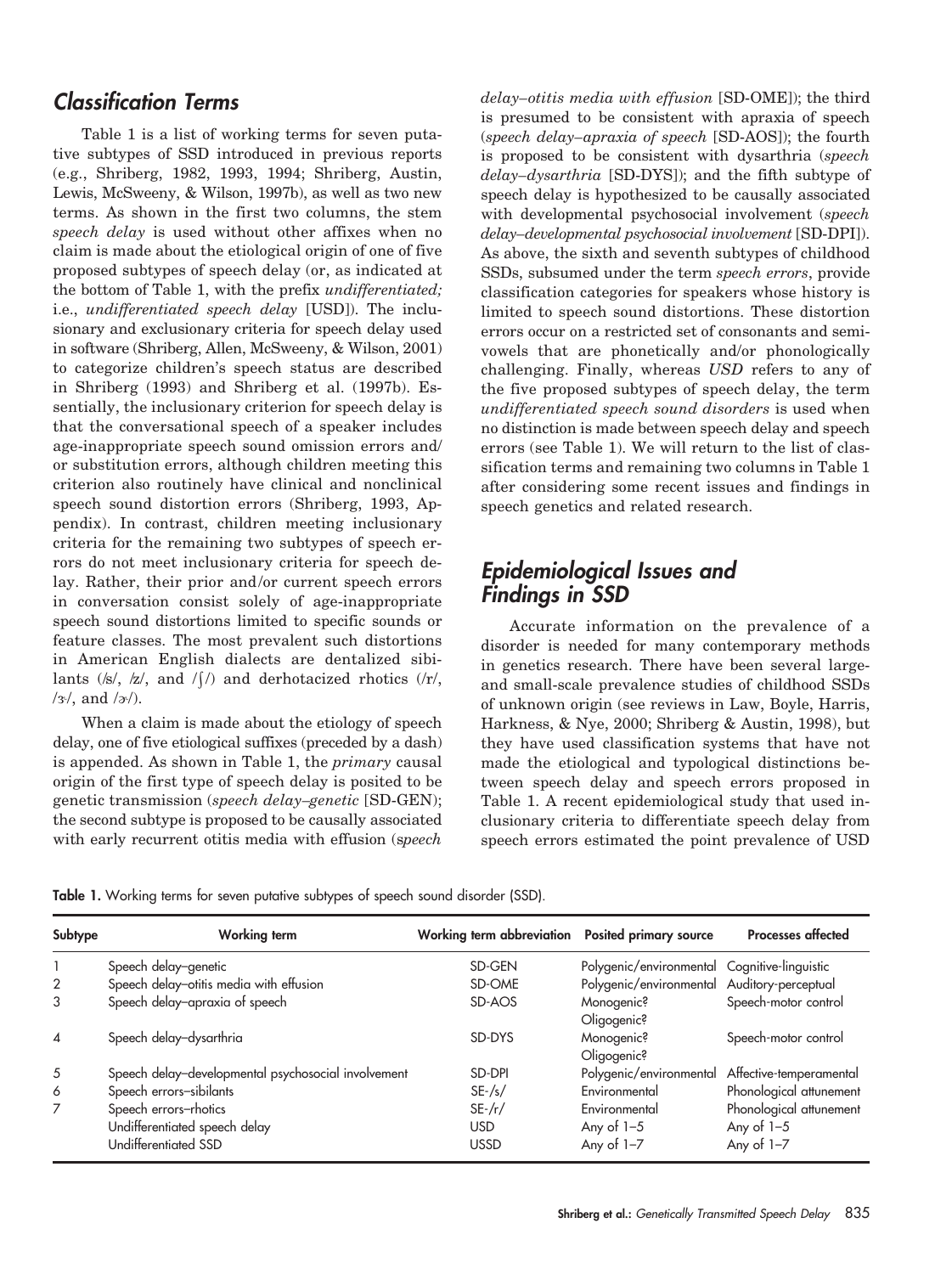in 6-year-old U.S. children at 3.8% (Shriberg, Tomblin, & McSweeny, 1999). Because preliminary longitudinal studies cited in this report indicate that approximately 75% of preschool children with USD normalize their delay by 6 years of age, the point prevalence of USD at 3 years of age is estimated to be approximately  $15\% - 16\%$  (i.e.,  $3.8 \times 4 = 15.2$ ). Interpreted as the possible ''incidence'' of USD, this relatively high estimate has implications for models of genetic transmission (valid incidence estimates require information on individuals before the onset of disease, a requirement that is not appropriate for speech delay or other developmental disorders). An incidence rate as high as 15%–16% is exactly the proportion of children that would be expected to fall below 1 SD (i.e., below the 16th percentile) if the production of articulate speech is treated as a normally distributed trait (cf. Leonard, 1998). Accordingly, rather than being viewed as a speech disorder (with its own variance comprising a smaller distribution of speech competence scores within a larger bimodal distribution of population scores), the proposed classification term, speech delay, would seem most consistent with these emerging epidemiological findings. That is, speech delay is viewed as the most theoretically coherent term, with the cover term childhood (or pediatric) SSD meeting disciplinary requirements for research and applied needs.

There are currently no prevalence data using appropriate epidemiological methods on the proposed subtype of SSD that we posit is primarily due to genetic inheritance (i.e., SD-GEN). An estimate of the clinical prevalence of SD-GEN from a clinical referral sample (i.e., a convenience sample not randomly ascertained or demographically stratified) indicated that 56% of 84 children referred for intelligibility problems of unknown origin had at least one nuclear family member with a similar history (Shriberg & Kwiatkowski, 1994). If cross-validated using conventional epidemiological methods, this estimate would indicate that approximately 8.5% of preschool children (i.e.,  $0.56 \times 15.2\% = 8.5\%$ ) may have a higher genetic load consistent with a genetically transmitted form of speech delay. Even this lowered prevalence rate (i.e., compared with 15%–16% for USD), which is equivalent to approximately 1.4 SDs below the mean, is consistent with a view of speech acquisition as a normally distributed trait with speech delay making up the lower tail of the distribution. Disorders with such relatively high prevalence rates are consistent with models in which a small *(oligogenic)* or larger (*poly*genic) number of genetic loci (rather than a single genetic locus, i.e., monogenic) contribute to a quantitative trait, with perhaps one gene having a major influence.

#### Methodological Issues in Speech Genetics Studies

Phenotyping. The major assessment need in all genetic-epidemiological studies is to classify the status and severity of involvement of the proband (the index case for a target disorder) and the proband's biological siblings, parents, and extended family (grandparents, uncles and aunts, and cousins) relative to the target disease or disorder. In the present context, the inability to directly sample the speech of all nuclear or extended family members due to a variety of logistic and genetic confidentiality concerns has been one of the two major methodological constraints on valid diagnostic classification and phenotype description. The other problem is that even for family members who are available for testing and agree to provide both speech and blood or tissue samples, the time frame for expression of manifest speech delay limits the available information. The diagnosis of speech delay is generally not appropriate until a child is approximately 3 years of age, and as indicated above, 75% of children normalize speech delay by 6 years of age, with most of the remaining children treated for speech delay normalizing by 9 years of age (Shriberg, Gruber, & Kwiatkowski, 1994; Shriberg, Kwiatkowski, & Gruber, 1994). Thus, for most speakers with a history of speech delay, there is only a 3- to 6-year active period for its manifest expression. Due to these accessibility and/or normalization constraints on direct speech measurement of family members, investigators have relied heavily on lifetime prevalence information, as generally provided by one of the caregivers. Such case history data are typically reported at relatively broad levels of domain specificity and have been demonstrated to both overestimate and underestimate involvements in each branch of the family (Plante, Shankman, & Clark, 1996; Spitz, Tallal, Flax, & Benasich, 1997; Tomblin, Freese, & Records, 1992).

For younger and older family members who are available for direct testing, speech assessment is constrained by linguistic, psychometric, and efficiency considerations. Investigators must select, from the large number of speech production tasks and measures, assessment instruments that provide sufficiently coherent data to classify and quantify whether a person had ever been affected. Previous reports have discussed the array of conceptual and psychometric issues associated with protocol development for speech genetics research (cf. Shriberg, 1993, 2003). A major goal is to select measures that are closest to the presumed pathophysiology of a genetically transmitted subtype rather than assessment tools such as citation-form articulation tests that were developed to meet sociolinguistic definitions of handicap or disability. A review of issues and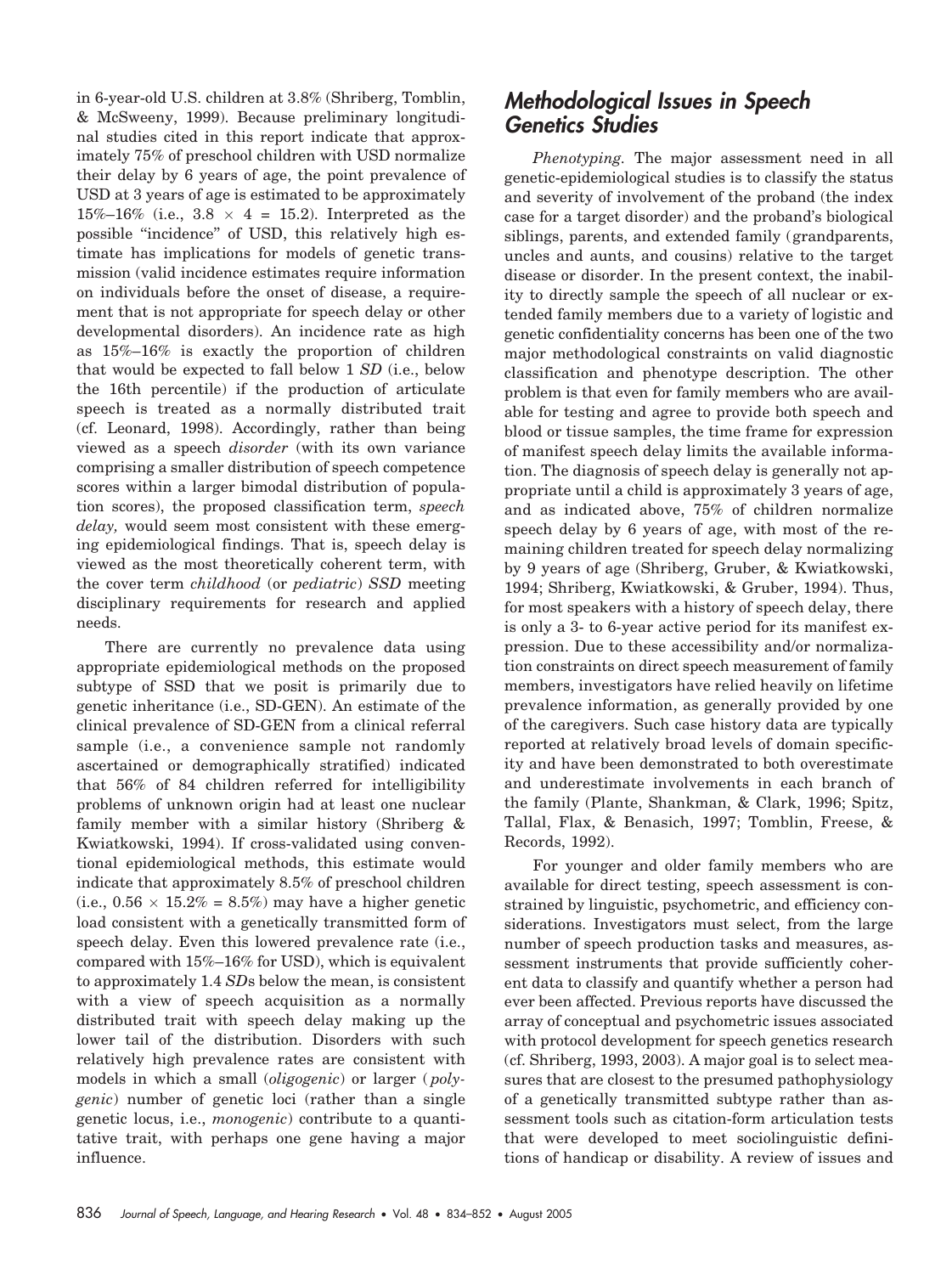findings led to the proposal that percentage scores reflecting the precision of speech sounds in conversation have the most biobehavioral validity for speech genetics research (Shriberg, 1993).

#### Findings in Speech Genetics Studies

Behavioral studies. To date, the primary sources supporting a genetically transmitted subtype of speech delay are the numerous reports indicating that speechlanguage delay aggregates in families (see Stromswold, 1998, for a review; also Campbell et al., 2003; Choudhury & Benasich, 2003; Tallal et al., 2001). Findings indicate that from 20% to 60% of probands' family members have histories of speech-language involvement, compared with fewer than 10% in family members of control children without speech-language problems. Findings from twin studies (see Stromswold, 2001, for a review; also Viding et al., 2003; Whiteside & Rixon, 2001) and an adoption study (Felsenfeld & Plomin, 1998) also provide considerable support for the heritability of speech-language disorders. A consistent finding in this literature is that individuals with language and reading disorders have difficulties repeating nonsense words (cf. Bishop, Adams, & Norbury, 2004; SLI Consortium, 2002). Because this finding is so robust in genetic studies of verbal trait disorders, many investigators have proposed that this cognitivelinguistic processing deficit (i.e., a deficit in working phonological memory) may be the commonly inherited deficit in genetically transmitted disorders of speech, language, reading, spelling, and learning.

Molecular genetic studies. Six studies to date have reported molecular genetic findings, three for the subtype in Table 1 termed SD-AOS and three for that termed SD-GEN. The widely published studies of a fourgeneration London family have led to the identification of a susceptibility gene on Chromosome 7 (FOXP2) that cosegregates with an orofacial apraxia and apraxia of speech. A review of the extensive findings from this programmatic research is beyond the scope of the present report (see Fisher, 2005; Fisher, Lai, & Monaco, 2003; Marcus & Fisher, 2003; Newbury & Monaco, 2002). Two recent studies support these findings (MacDermot et al., 2004; Zeesman et al., 2004).

Three other molecular genetic findings in speech genetics have used inclusionary and exclusionary diagnostic markers as well as an array of speech phenotypes and verbal trait endophenotypes (variables presumably closer to the gene products than the manifest phenotype, e.g., phonological working memory as assessed by nonword repetition tasks). Articles by Lewis and colleagues report susceptibility regions on the pericentromeric region of Chromosome 3 (Stein et al., 2004) and on 7q31 (Schick et al., 2002), and Pennington and coinvestigators report risk loci on Chromosomes 6 and 15 linking SSD to dyslexia (Smith et al., 2003; Smith, Pennington, Boada, & Shriberg, 2005). Based on the strength of these findings, the Online Mendelian Inheritance in Man database has recently designated SSD as the classification entry for emerging genetic findings for this developmental disorder (Johns Hopkins University, 2000).

#### A Complex Disorder Framework for SSD

Figure 1 is a graphic illustration of a research framework that ties the classificatory terms introduced in Table 1 to possible causes for each proposed subtype. Complex disorder frameworks of this type have been developed for many neurodevelopmental disorders; for a lucid discussion of conceptual and methodological issues, see Pennington (2003). The framework is used to motivate two questions posed in the current study.

Etiological processes. At Level I of the framework depicted in Figure 1, an SSD of currently unknown origin is proposed to reflect the interaction of risk and protective factors within and among genetic and environmental domains throughout the period of speech development. Contemporary discussions of the origins and natural history of disease and disorders, as well as discussions of priorities in genomic research and public health concerns, emphasize the interactive contributions of genetic and environmental sources to neurobiological development and health throughout the life span (e.g., Eaves & Silberg, 2003; Merikangas & Risch, 2003). Although the present focus is on SD-GEN, which we suspect is the most prevalent subtype of SSD, there clearly are genetic contributions to each subtype of speech delay, as speculated for the five proposed subtypes of speech delay in Table 1. Based on emerging findings in speech genetics research reviewed in detail elsewhere (Shriberg, 2004), we suspect that SD-GEN is transmitted as a polygenetic trait and is significantly moderated by environmental risk factors. An eventual account of these distal origins of atypical speech acquisition will require information at the level of neural substrates (see Figure 1) reflecting processing within many neurodevelopmental and biobehavioral domains (cf. Campbell et al., 2003).

Explanatory processes. At Level II (explanatory processes), the products of the interactions within and among genetic and environmental domains on neurodevelopmental substrates are posited to yield proximal deficits in one or more of five processing domains: cognitive-linguistic, auditory-perceptual, speech motor control, psychosocial, and phonological attunement. It is important to underscore that the assignment of deficits in these processes to each of the proposed subtypes of SSD shown in Table 1 and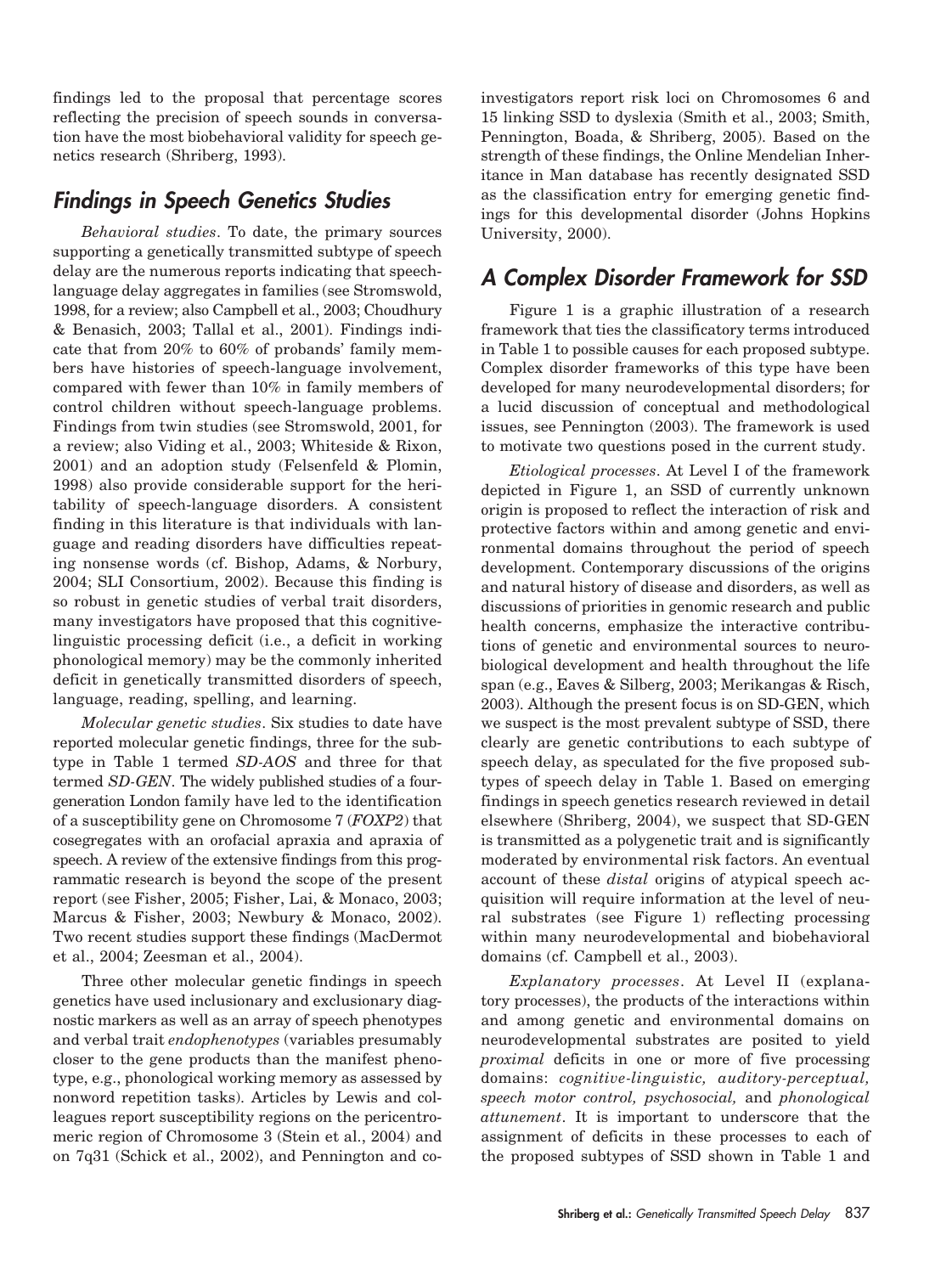Figure 1. A complex disorder framework for child speech sound disorders of unknown origin.



Figure 1 are speculations based on research findings (see citations below). The first four terms denote the conventional constructs associated with these domains and do not require further introductory comment. The fifth proposed explanatory construct, termed phonological attunement, refers to a child's disposition to respond to the environmental press for mastery of the speech sounds of the ambient language. As proposed elsewhere, the claim is that individual differences in children's attunement to the task of speech acquisition—their disposition to ''tune in and tune up'' (Shriberg, 1975, 1994)—underlie the acquisition of clinical and nonclinical speech sound distortions. These distortions, which are limited to certain sounds or feature classes, may possibly persist over a lifetime.

Phenotype and diagnostic markers. To date, phenotype (Level IV) and/or diagnostic (Level V) markers have been proposed for each of the other six etiological subtypes of SSD in this schema. The dashes in Figure 1 are placeholders both for the markers described elsewhere and for markers to be obtained. For diagnostic purposes, markers are needed that are sensitive and specific for each of the seven proposed subtypes of childhood SSDs, including SD-GEN. Recently, diagnostic markers have been proposed to discriminate among children with SD-OME (Shriberg, Flipsen, Kwiatkowski, & McSweeny, 2003; Shriberg, Kent, et al., 2003), SD-AOS (Shriberg, Campbell, et al., 2003; Shriberg, Green, Campbell, McSweeny, & Scheer, 2003), SD-DPI (Hauner, Shriberg, Kwiatkowski, & Allen, 2005), speech errors–sibilants (Karlsson, Shriberg, Flipsen, & McSweeny, 2002), and speech errors–rhotics (Shriberg, Flipsen, Karlsson, & McSweeny, 2001). Several studies in progress address diagnostic markers for SD-DYS, a subclinical speech motor control disorder possibly associated with what some researchers consider to be a recent trend toward overdiagnosis of SD-AOS (cf. Davis, Jakielski, & Marquardt, 1998; Shriberg & Campbell, 2003; Shriberg & McSweeny, 2002).

#### Summary and Statement of the Problem

Although diagnostic markers have been proposed to identify and quantify language impairment (e.g., Bortolini, Caselli, Deevy, & Leonard, 2002; Conti-Ramsden & Botting, 2001; Rice & Wexler, 1996; Tager-Flusberg & Cooper, 1999), to our knowledge there are no studies to date that have reported a perceptual- or acoustic-based diagnostic marker specific for children who may have increased genetic load for speech delay. Rather, the speech genetics literature has used either case records data or direct assessment, including testing on endophenotypes such as phonological awareness, working phonological memory, and speed of processing, to classify the speech status of probands and especially family members. The present study posed two questions: Is there a speech error or error pattern that meets diagnostic accuracy criteria for a potential phenotype marker for SD-GEN? And if such an error pattern is identified, is there any support for viewing it as at least consistent with a constraint in cognitive-linguistic processing?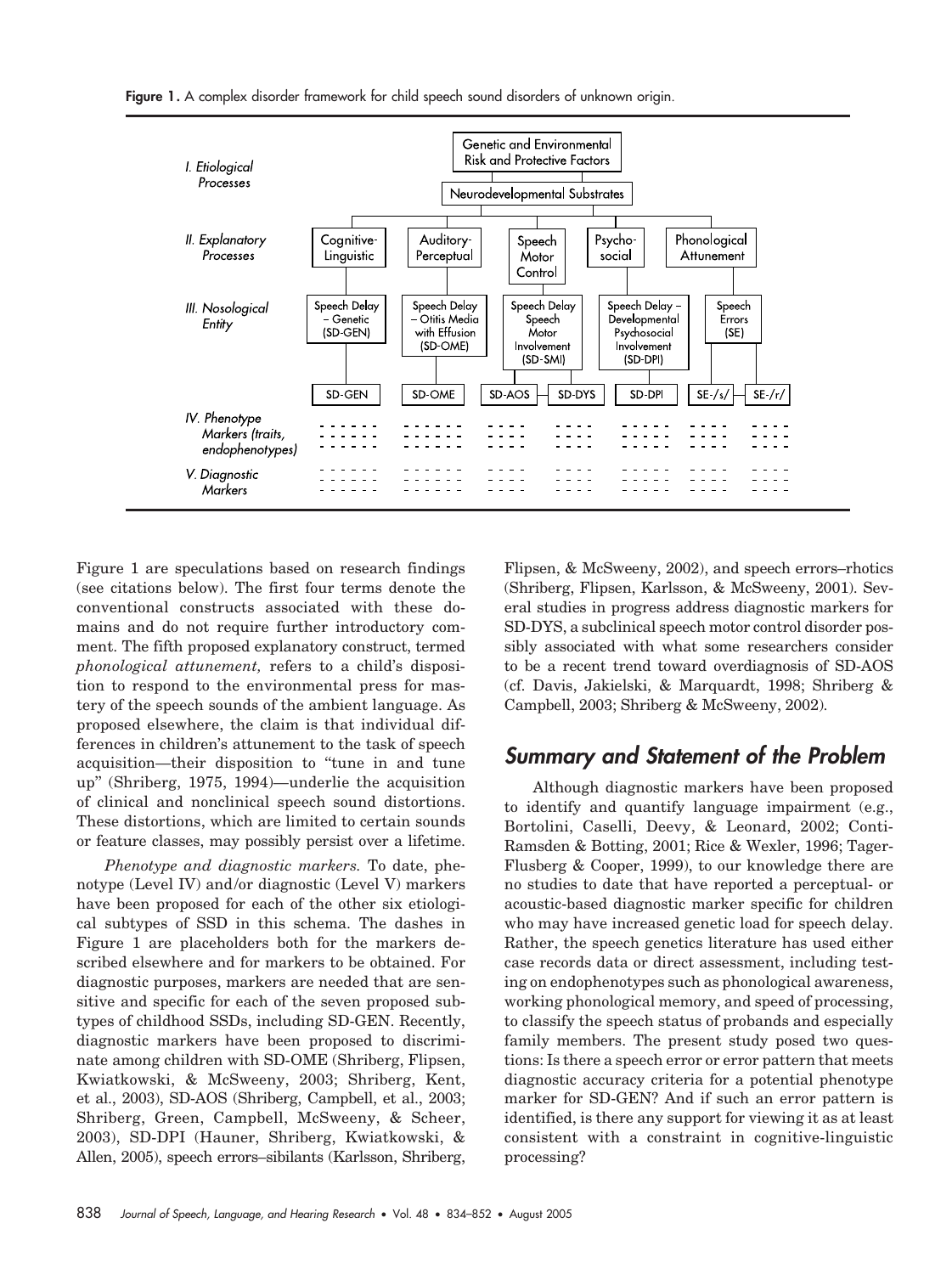## Method Description of Participants

Participants were selected from an archive of several hundred audio-recorded conversational speech samples from children meeting criteria for USD, as previously defined. The samples had been obtained for crosssectional and longitudinal research projects conducted locally and with investigators at two other research sites during the current and past decade. Narrow phonetic transcription and prosody-voice coding of these samples had been completed following procedures developed for research in typical and atypical speech development. Transcriptions and prosody-voice codes, as well as the associated assessment and case history information described below, had been entered into a database and processed by a software suite for research in childhood speech sound development (Shriberg, Allen, et al., 2001).

Table 2 is a summary of demographic and speechlanguage information for the 72 participants who met selection criteria for the present study. Inclusionary criteria required that children (a) have active speech delay of unknown origin (i.e., not associated with known cognitive, sensory, structural, motor, or affective disorder), (b) have been assessed on formal or informal protocols that classified their current language status, and (c) have completed a family pedigree questionnaire for speech-language and other developmental

disorders. As described below, the primary independent variable in the present study was family history for speech delay. Participants in Group 1 had two or more nuclear family members with current or prior speech-language impairment. This criterion was purposefully more conservative than the conventional criterion of one affected member used in familial aggregation studies. Such participants are classified as belonging to *multiplex* nuclear families, in which there may be increased genetic load for the disorder (although typically for binary disorders rather than for quantitative traits). Participants in Group 2 had no affected members. Such participants are classified as belonging to simplex nuclear families in which inferably there may be reduced genetic load for the disorder. More specific measures of genetic load (i.e., kinship coefficients; see, e.g., Wijsman et al., 2004) could not be computed for each family member due to incomplete, direct assessment information on nuclear family members in the data sets used in this study. Thus, potentially confounding variables such as family size were uncontrolled using the present simple additive method (i.e., counts of affected family members). Customary (asymptotic)  $t$  tests, chi-square tests, exact significance tests, and effect sizes were computed for each pairwise comparison. For each of the six independent variables in Table 2, there were no statistically significant differences at the .05 level or greater on any comparison (the largest effect size was 0.328).

|                |                           | Group 1 $(n = 24)$ |                | Group 2 $(n = 48)$ |      | Total $(n = 72)$ |      |      |    |      |
|----------------|---------------------------|--------------------|----------------|--------------------|------|------------------|------|------|----|------|
|                |                           |                    | $\mathbf n$    | $\%$               |      | $\mathbf n$      | %    |      | n  | %    |
| Age            | M                         | 5;0                |                |                    | 4;8  |                  |      | 4;9  |    |      |
| (years;months) | SD                        | 1;3                |                |                    | 1;1  |                  |      | 1;2  |    |      |
| Gender         | Male                      |                    | 15             | 62.5               |      | 35               | 72.9 |      | 50 | 69.4 |
|                | Female                    |                    | 9              | 37.5               |      | 13               | 27.1 |      | 22 | 30.6 |
| Source         | lowa                      |                    | 5              | 20.8               |      | 9                | 18.8 |      | 14 | 19.4 |
|                | Ohio                      |                    | 10             | 41.7               |      | 18               | 37.5 |      | 28 | 38.9 |
|                | Wisconsin                 |                    | 9              | 37.5               |      | 21               | 43.8 |      | 30 | 41.7 |
| PCC            | M                         | 70.0               |                |                    | 71.6 |                  |      | 71.0 |    |      |
|                | SD                        | 10.3               |                |                    | 10.2 |                  |      | 10.2 |    |      |
| Language       | Typical                   |                    | 7              | 29.2               |      | 15               | 31.3 |      | 22 | 30.6 |
|                | Questionable <sup>a</sup> |                    | $\overline{2}$ | 8.3                |      | 9                | 18.8 |      | 11 | 15.3 |
|                | Impaired                  |                    | 15             | 62.5               |      | 23               | 47.9 |      | 38 | 52.8 |
|                | Missing data              |                    | 0              | 0.0                |      | 1                | 2.1  |      |    | 1.4  |
| OME            | Negative                  |                    | 6              | 25.0               |      | 15               | 31.3 |      | 30 | 29.2 |
|                | Questionable              |                    | 11             | 45.8               |      | 19               | 39.6 |      | 52 | 41.7 |
|                | Positive                  |                    | $\overline{2}$ | 8.3                |      | 3                | 6.3  |      | 10 | 6.9  |
|                | Missing data              |                    | 5              | 20.8               |      | 11               | 22.9 |      | 29 | 22.2 |

Table 2. Descriptive statistics for two participant groups with speech delay divided by familial aggregation status.

<sup>a</sup>The data from Iowa and Ohio were divided into typical versus delayed. The three-way classification, including questionable, was used only within the Madison data. PCC = Percentage of Consonants Correct; OME = otitis media with effusion.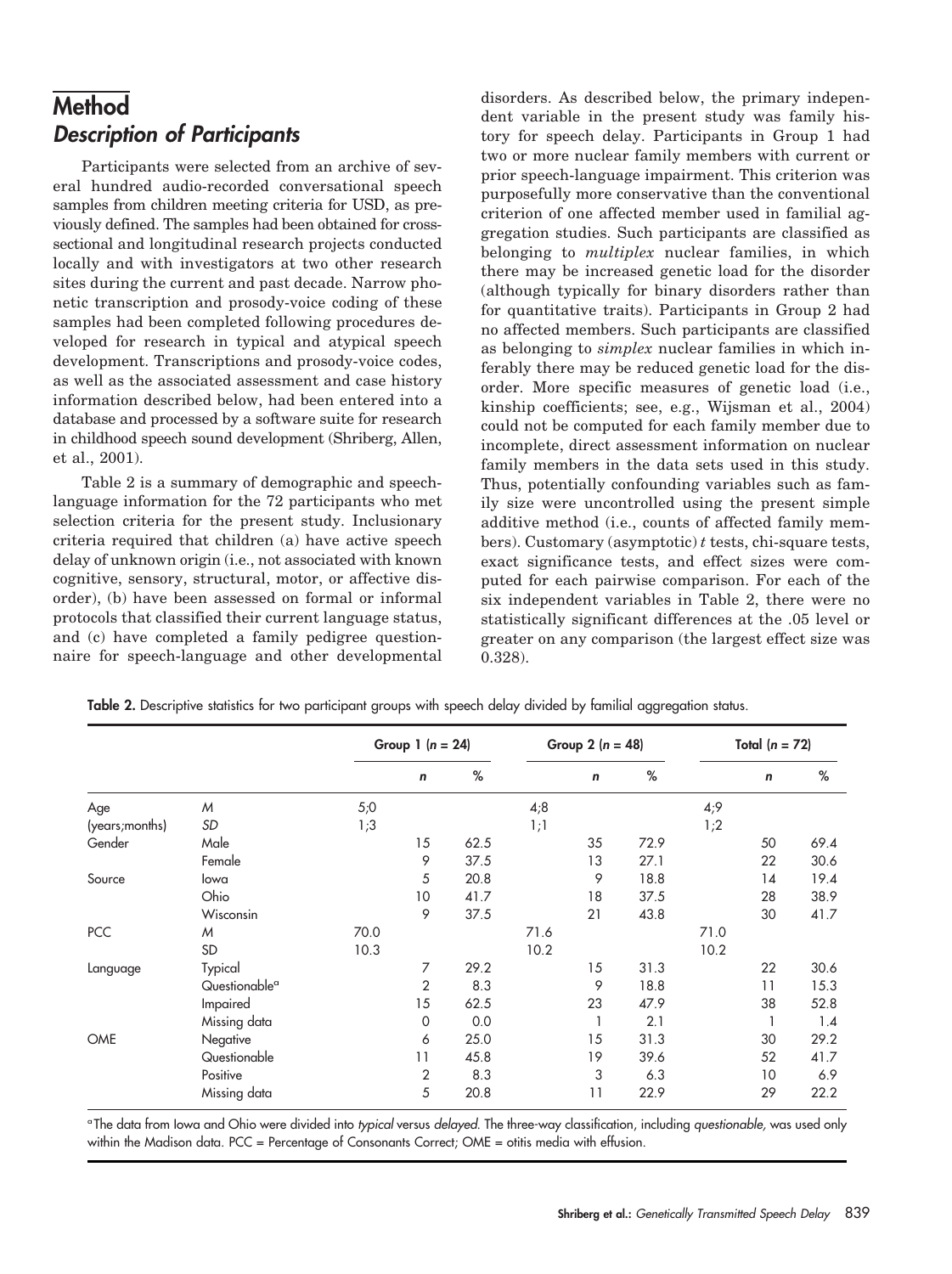Age and gender. Participants were predominantly preschool age, with an overall mean age for the two groups of 4;9 (years; months;  $SD = 1;2$ ). Approximately 69% of the children were males. The overall male-tofemale ratio of approximately 2.3:1 agrees with the average ratio of 2.3:1 reported in several preschool-age clinical referral samples (Shriberg & Kwiatkowski, 1994) but is higher than the 1.5:1 ratio of speech-delayed boys and girls found in an epidemiologically well-defined population sample of 6-year-old children (Shriberg et al., 1999).

Source. The speech samples were obtained from children living in three U.S. cities, including 28 children from the Cleveland, OH, area; 14 from a tri-city area in Iowa; and 30 from the Madison, WI, area. The speech samples obtained from Iowa included children from urban, suburban, and rural social strata, whereas the samples from Cleveland and Madison were primarily from urban and suburban strata. A total of 88.9% of the children were Caucasian, and 9.7% were African American, with 1 child's background crossing several categories.

Speech competence. The average speech competence of participants in the two groups, as assessed by their scores on the Percentage of Consonants Correct (PCC) metric (Shriberg, Austin, Lewis, McSweeny, & Wilson, 1997a), was  $71.0\%$  (SD = 10.2%), which is consistent with a mild-moderate level of severity and similar to findings reported for a large sample of children with USD (Shriberg & Kwiatkowski, 1994). Of central importance to the present findings, the average PCC scores for participants in the two groups were within 1.6 percentage points of one another, as shown in Table 2.

Language status and otitis media history. For Iowa and Cleveland participants, classification of language as typical or impaired was accomplished using the Test of Language Development—Primary, Second Edition (TOLD–P:2; Newcomer & Hammill, 1988) and criteria described in Tomblin, Records, and Zhang (1996). For Madison participants, a two-part procedure was used to classify children's language using a three-level ordinal classification system (typical, questionable, or impaired). Classification of participants into one of these three classes was accomplished by a clinical instructor supervising students who treated Madison participants during at least one semester at a university clinic. As part of their practicum responsibilities, students had administered one or more of the following language measures to their clients: The Peabody Picture Vocabulary Test—Revised (Dunn & Dunn, 1981), one or more subtests from the TOLD–P:2 (Newcomer & Hammill, 1988), and one or more subtests from the Clinical Evaluation of Language Fundamentals— Revised (Semel, Wiig, Secord, & Sabers, 1987). Additionally, for some children, the clinical supervisor had completed a structural stage analysis (Miller, 1981) based on one or more language samples. The clinical instructor used a series of conservative conversion criteria (e.g., percentile scores above the 16th percentile were classified as within the typical range), supplemented by additional language data obtained during the semester, to classify the children's language status using the three-level ordinal system.

As indicated in Table 2, approximately 53% of the participants in this study had comorbid language impairment, with another approximately 15% considered questionable for language impairment. These figures are consistent with speech-language delay comorbidity figures for children of this age summarized from several studies (Shriberg & Austin, 1998).

Participants' OME/hearing loss status (negative, questionable, or positive) in all three sites was classified using available case history information on the number of OME episodes, audiological results, parents' comments about their children's hearing, and/or possible insertion of pressure equalization tubes. The amount of usable information varied. Participants were classified as positive for hearing loss if they had failed a hearing screening and/or had had tubes inserted. They were coded as questionable for hearing loss if they had had at least four episodes of OME. This later criterion was used to accommodate the varied criteria that classify children as having positive (i.e., meets criteria for OME/hearing loss) versus negative histories of OME/hearing loss. Criteria for a positive history using clinical data have ranged from approximately three to approximately six episodes of unilateral or bilateral OME (cf. Roberts & Hunter, 2002) during the first 3 years of life. Children with significant histories of OME had been screened out of the study conducted at the Cleveland site. As shown in Table 2, using these conservative inclusionary criteria, only 6.9% of participants in the two groups (i.e., those meeting the otological and/or audiological criteria for positive) had histories that clearly placed a child at auditoryperceptual risk for speech delay.

The summary data in Table 2 and findings from the inferential statistical comparisons are proposed as support for viewing participants in the two groups as having comparable histories and status on sociodemographic, speech-language, and middle ear variables. Moreover, the data on this sample of participants with speech delay are viewed as consistent with extant speech and language descriptions of this clinical population.

## Familial Aggregation

The procedures used to classify children's nuclear biological family members as affected for speech-language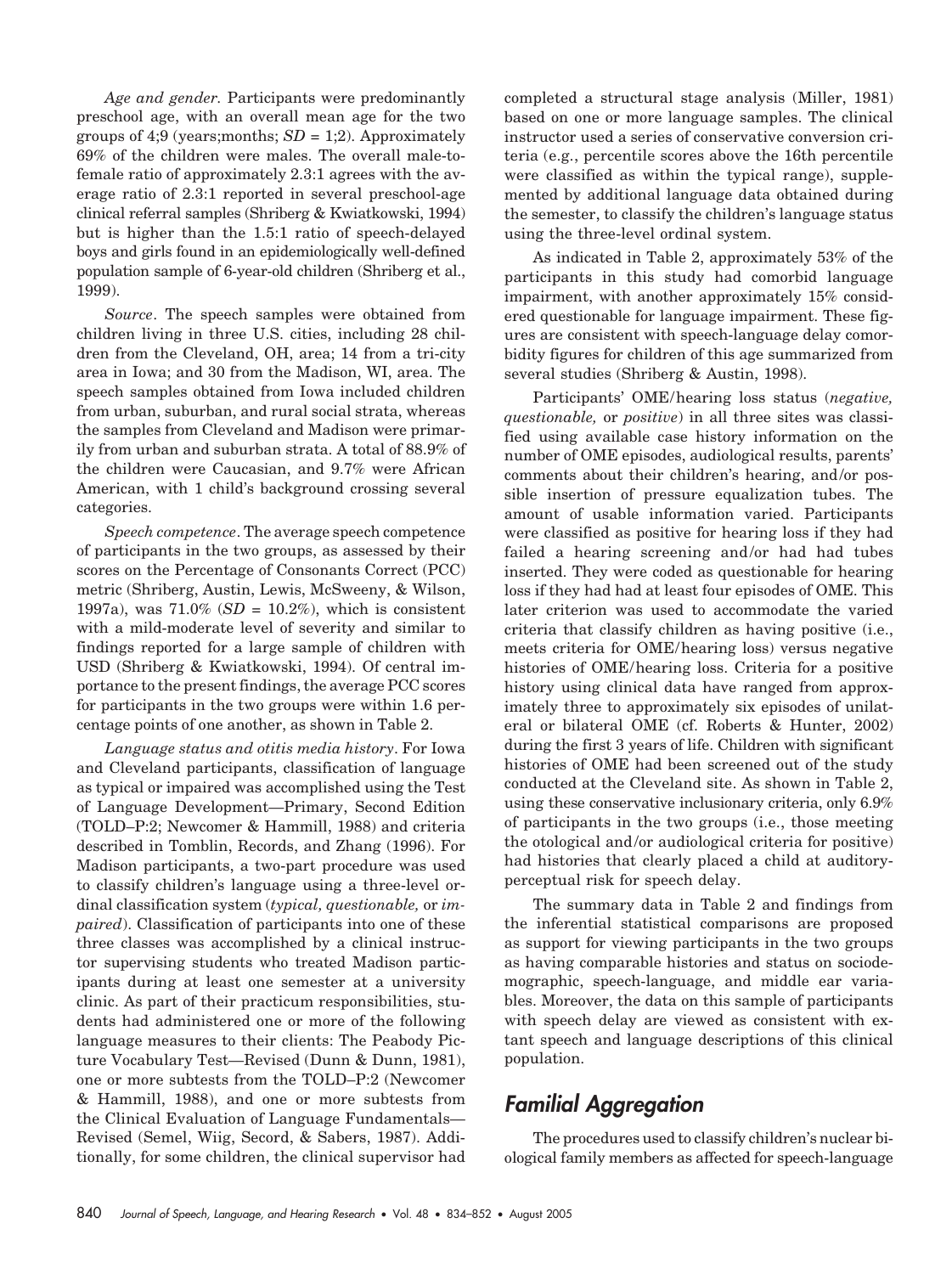disorders varied for the samples obtained at the three sites. A telephone interview with a caregiver provided the data for the Iowa site. The other two sites used information from a family history questionnaire completed by one or both parents of a child identified by a local clinician as having a significant speech intelligibility problem. Family history questionnaires differed from one another in formats, but each provided comparable information on the types of verbal trait disorders (i.e., speech, language, reading, spelling, and learning disorders) that the proband and family members were currently experiencing or had experienced. For participants from the Cleveland and Madison sites, a family member was classified as affected if he or she currently or previously had a speech disorder with or without a language disorder. For the Iowa site, a family member was classified as affected if he or she had a speech and/or language disorder.

In cases where two probands in the same family were known to be monozygotic twins, only one was randomly selected for the pedigree analysis. If probands were dizygotic twins (or nontwin siblings), both were included in the pedigree analysis. Monozygotic twin siblings of probands were counted as one sibling, and dizygotic twin siblings as two siblings. Immediate family members under age 4 whose speech-language status had not been directly evaluated were not included in family member counts unless they were or had been enrolled in speech-language therapy. Similarly, siblings younger than age 8 were not included in counts for associated longer term verbal trait disorders unless they reportedly had received special instruction or tutoring in these areas.

The relatively modest size of the present sample prohibits information on the kinship positions of affected family members, which are typically stratified by family size. Total family sizes were not available for the Iowa data set, in which the telephone interview procedure provided incomplete data on the number of affected and nonaffected siblings. Thus, the available family size information at the time of ascertainment was limited to 19 (79%) of the Group 1 participants and 38 (79%) of the Group 2 participants. One proband in Group 2 had four siblings, and all others in both groups had no more than three siblings. For this subsample there was a significant trend  $(t = 4.11, p = .0003)$  for probands in Group 1 to have more siblings  $(M = 2.0, SD =$ 1.11) than probands in Group 2 ( $M = 0.80$ ,  $SD = 0.92$ ). However, the 95% confidence interval for the differences in means was large (0.61–1.8). Most generally, the familial aggregation data obtained for Group 1 included all combinations of affected kinship positions (i.e., two parents, two siblings, or one parent and one sibling), with proportionally more affected brothers

than sisters but equivalent proportions of affected fathers and mothers.

#### Perceptual Measures, Analyses, and Reliability

The conversational speech samples from participants at the three study sites were obtained using similar or comparable recording equipment, recording techniques, and speech sampling guidelines. Each sample consisted of an examiner talking with a child about favorite home and school activities and recent events. For some children, pictures were used to suggest topics. Examiners verbally glossed speech that was likely to be unintelligible to transcribers, following a protocol that was minimally intrusive on natural discourse (i.e., glossing was explained to the child as having the authentic goal of ''understanding the child's ideas'' and was timed not to interrupt).

Transcription and prosody-voice coding of each sample was completed by one of five research transcribers using a set of narrow phonetic transcription symbols and transcription formatting conventions developed for research in child SSDs (Shriberg, Allen, et al., 2001). These transcriptions occurred within a larger study that included 121 children whose demographics and speech characteristics were similar to those shown in Table 2. Each of the five transcribers had completed transcriptions for at least 1 and as many as 20 of the participants in the two groups.

An interjudge reliability assessment was obtained that included 12 randomly selected conversational samples. A utility in the software suite was used to complete 20 interjudge agreement comparisons, including 12 two-transcriber comparisons for 8 of the 12 samples and 8 three-transcriber comparisons on the remaining 4 samples. The point-to-point percentages of agreement were as follows: narrow agreement consonants ( $M = 73.9$ ,  $SD = 4.5$ ), narrow agreement vowels ( $M = 73.8$ ,  $SD = 6.8$ ), broad agreement consonants  $(M = 89.3, SD = 3.0)$ , and broad agreement vowels  $(M = 86.3, SD = 4.0)$ . These percentages are within the agreement ranges reported in other studies of speech delay (Shriberg & Lof, 1991) and were considered adequate for the data to be reported.

#### Acoustic Measures, Analyses, and Reliability

A subgroup of the speech samples was selected for acoustic studies to characterize the participants' sibilant distortions, information that has been useful in diagnostic marker studies for SSDs referenced previously. A lexical search of the transcripts yielded a list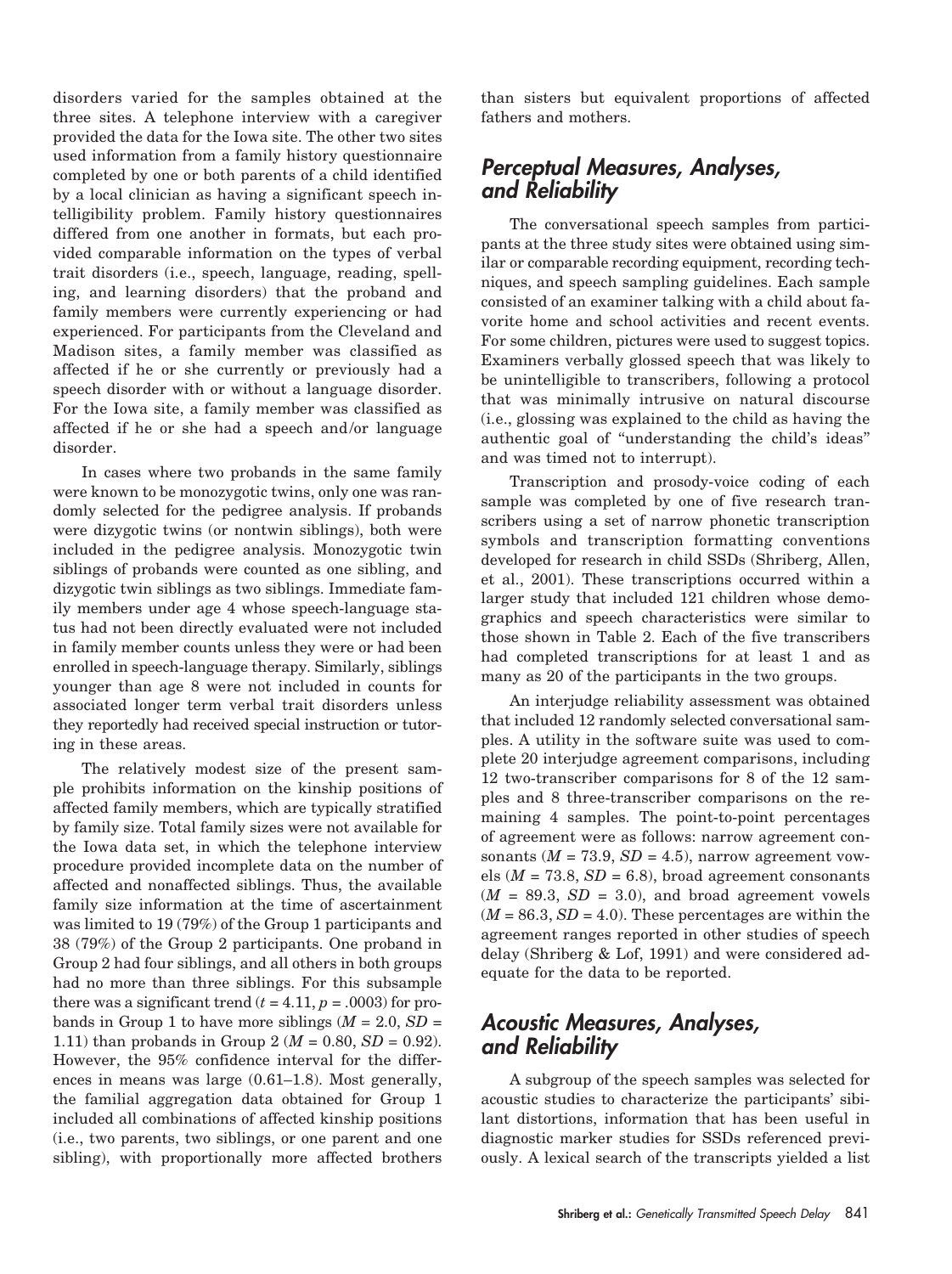of 18 commonly occurring words that included at least one of the sibilants /s/, /z/, and/or / $\int$  in primarily monosyllabic words. Ten of the words had /s/ in the word-initial or word-final position, 6 with /z/ in wordfinal position, and 2 with  $/$  in word-initial position. To be eligible for the subgroup analysis, a participant had to have produced at least 5 of these words in which the sibilant was judged perceptually correct, was transcribed using any diacritic modification, or was transcribed as having substitution of another fricative for the target sibilant (i.e., sibilant deletions or out-ofmanner substitutions were not eligible). A total of 12 children from Group 1 and 13 children from Group 2 contributed at least 5 but not more than 10 tokens to the final acoustic sample of 153 sibilant tokens (74 from Group 1, 79 from Group 2). Each of the 25 participants contributed tokens for at least two different sibilants and at least two different word positions. These procedures yielded a final set of 13 words, including 5 with word-initial /s/ (see, say, some, so, saw), 3 with word-final /s/ (this, yes, house), 4 with word-final /z/, (is, was, those, because [cause]), and 1 with word-initial  $/$   $/$   $(she/she's)$ . The number of tokens per word ranged from 4 to 24, with approximately equal number of tokens from children in each group.

All words were digitized at a 20-kHz sampling rate, using a Kay Elemetrics CSL 4300B system fed by a Tascam 112MKII tape deck. Segmentation of the sibilants within each word was accomplished in the TF32 (Milenkovic, 1996) environment, followed by moments analyses. Based on previous studies of sibilant errors in children with typical and atypical speech acquisition (Flipsen, Shriberg, Weismer, Karlsson, & McSweeny, 1999), the spectral energy data quantified as Moment 1 were obtained on the temporal middle 20 ms of the sibilant spectra. Additional details on segmenting and analysis procedures, as well as reference data for these analyses, are available in Flipsen et al. (1999).

Interjudge and intrajudge reliability estimates were obtained for the acoustic data. One of the original two assistants resegmented a randomly selected 15 tokens for an approximately 10% intrajudge agreement estimate, and a highly experienced judge (fifth author) resegmented 19 tokens for an approximately 12% interjudge agreement estimate. As there were no directional trends observed in either set of remeasurements, agreement was expressed as the absolute value of the original compared with remeasured M1 values (in kHz). Both the intrajudge  $(M = .2667, SD = .2703)$ and interjudge  $(M = .2238, SD = .2180)$  differences in M1 values were consistent with acoustic reliability data for sibilant productions in the studies cited above and were considered adequate for the data to be reported.

# **Results** Perceptual Findings

Figure 2 provides the perceptually based data toward a set of diagnostic and phenotype markers for SD-GEN. Supplemental statistical information for each variable (i.e., cell size, skew, kurtosis, confidence intervals) was used to interpret and constrain generalizations from the descriptive statistics shown for each speech variable in Figure 2.

Group 1 and Group 2 children had similar distributions of correctly articulated consonants. The top left panel (Panel A) in Figure 2 includes numerical information (top section) on the PCC scores for participants in Group 1 (means and standard deviations in the first two rows) and Group 2 (second two rows). PCC data percentages are provided for singleton (S), cluster (C), and total (T) targets for the 24 English consonants, divided into three categories termed *develop*mental sound classes (i.e., the Early-8 sounds, Middle-8 sounds, and Late-8 sounds; Shriberg, 1993) and totaled across the three classes (the metric shown in Table 1). The graphic section on the bottom of Panel A provides PCC scores for each of the 24 consonants, sequenced left to right by the three developmental sound classes. Given the large number of analyses described previously, the only comparisons considered relevant for the theoretical and applied goals of the present study were those with at least medium effect sizes (>0.50) that clustered in conceptually coherent patterns.

The two groups' profiles of correctly articulated speech sounds did not differ significantly from one another, nor were they associated with at least medium effect sizes (other than one significant statistical finding and associated large effect size for percentage of correct /h/ targets). Notice in the numerical section that the means and standard deviations for each of the three developmental classes were essentially similar for the two participant groups, with both groups averaging approximately 90% correct for the Early-8 consonants, approximately 72% correct for the Middle-8 consonants, approximately 36% correct for the Late-8 consonants, and approximately 71% correct across all consonants (see also Table 2). Several comparisons yielded small effect sizes (0.20–0.49 SD units; Cohen, 1988). As above, isolated statistically significant findings were not unexpected, due to the large number of statistical comparisons performed on these and associated comparisons. Thus, the profiles of correctly articulated speech sounds of children with possibly increased (Group 1) and decreased (Group 2) genetic load for speech delay were considered to be essentially similar. Comparable findings were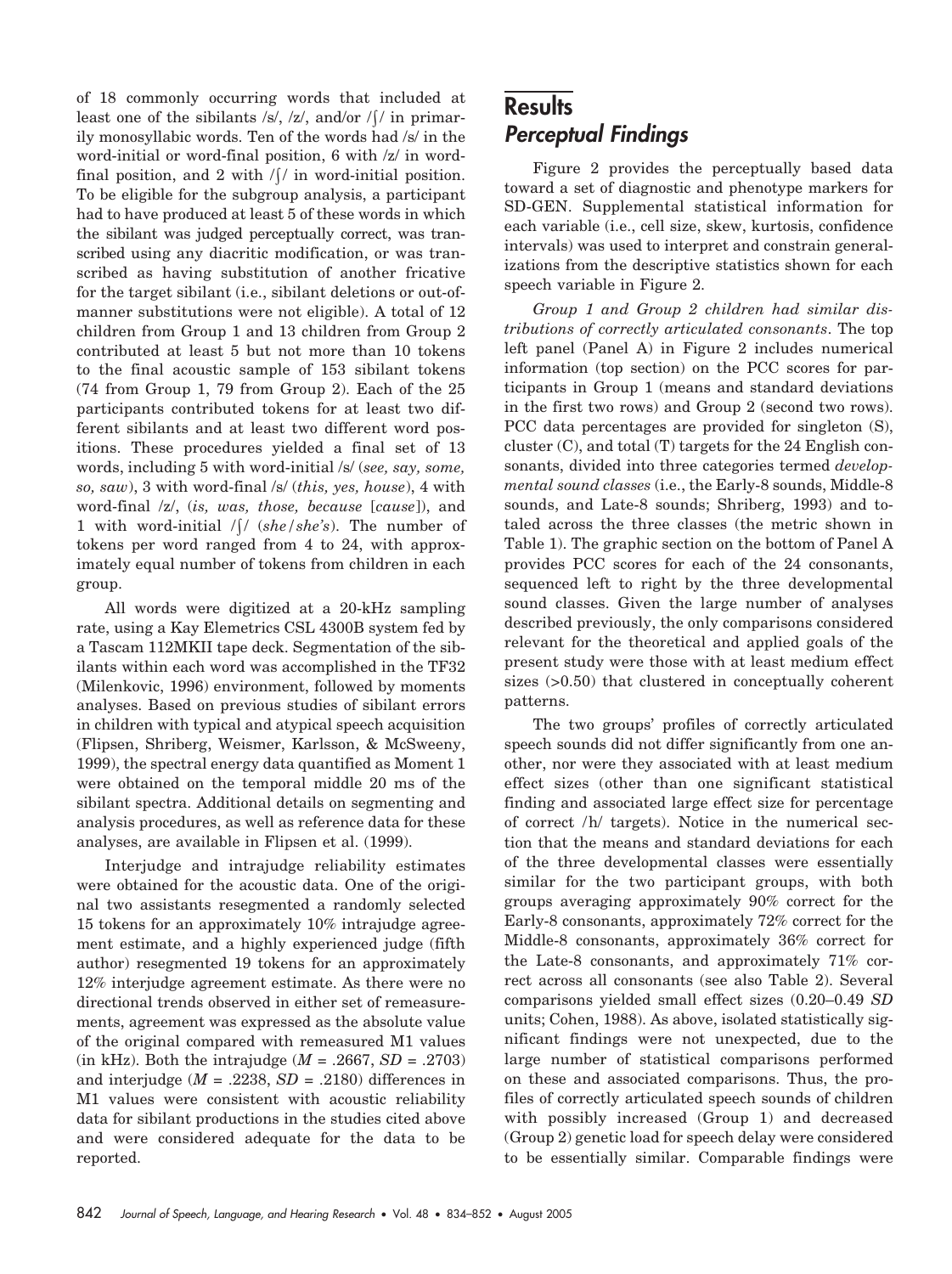Figure 2. Perceptual findings for children with speech delay from immediate families with high (Group 1) versus low (Group 2) familial aggregation of speech-language disorders. The open circles are the data for Group 1 and the filled circles for Group 2. The abbreviations are as follows: S = singleton; C = cluster; T = total of singletons and clusters; A = absolute percentage; R = relative percentage. Note that the graphic data in Panels B, C, and D are relative error percentages. Statistically significant comparisons are indicated by the conventional symbols and by a box in the numeric panel. Effect size abbreviations, as indicated at the bottom of each panel, are as follows: S = small;  $M =$  medium;  $L =$  large;  $V =$  very large;  $E =$  extremely large.



obtained for the prosody-voice analyses, with only small effect sizes for between-group comparisons and no coherent pattern to the few statistically significant differences.

Group 1 participants' speech errors were more frequently omissions. The remaining three panels in Figure 2 provide descriptive and inferential statistical information on the error profiles of children in Groups 1 and 2. Panel B provides information on the distribution of errors classified perceptually as omissions, Panel C on substitutions, and Panel D on distortions. The general format of each panel is similar to the format described for Panel A, but error percentages are reported in two ways. For each of the three devel-

opmental sound classes (and as totaled [T] across the three classes), the absolute (A) error percentages for each child are based on the number of all attempted targets for that class. That is, the numerator is the total number of incorrect targets meeting the definition for that error type, and the denominator is the sum of a child's attempted targets for that category. In contrast, the relative (R) percentages use the same numerator, but the denominator is the sum of all incorrect attempts at that target (i.e., the sum of all omissions, substitutions, and/or distortions). Thus, relative percentages of each error type control for overall severity of involvement. For example, if a child made 10 omission errors on 100 phonemes, these errors yield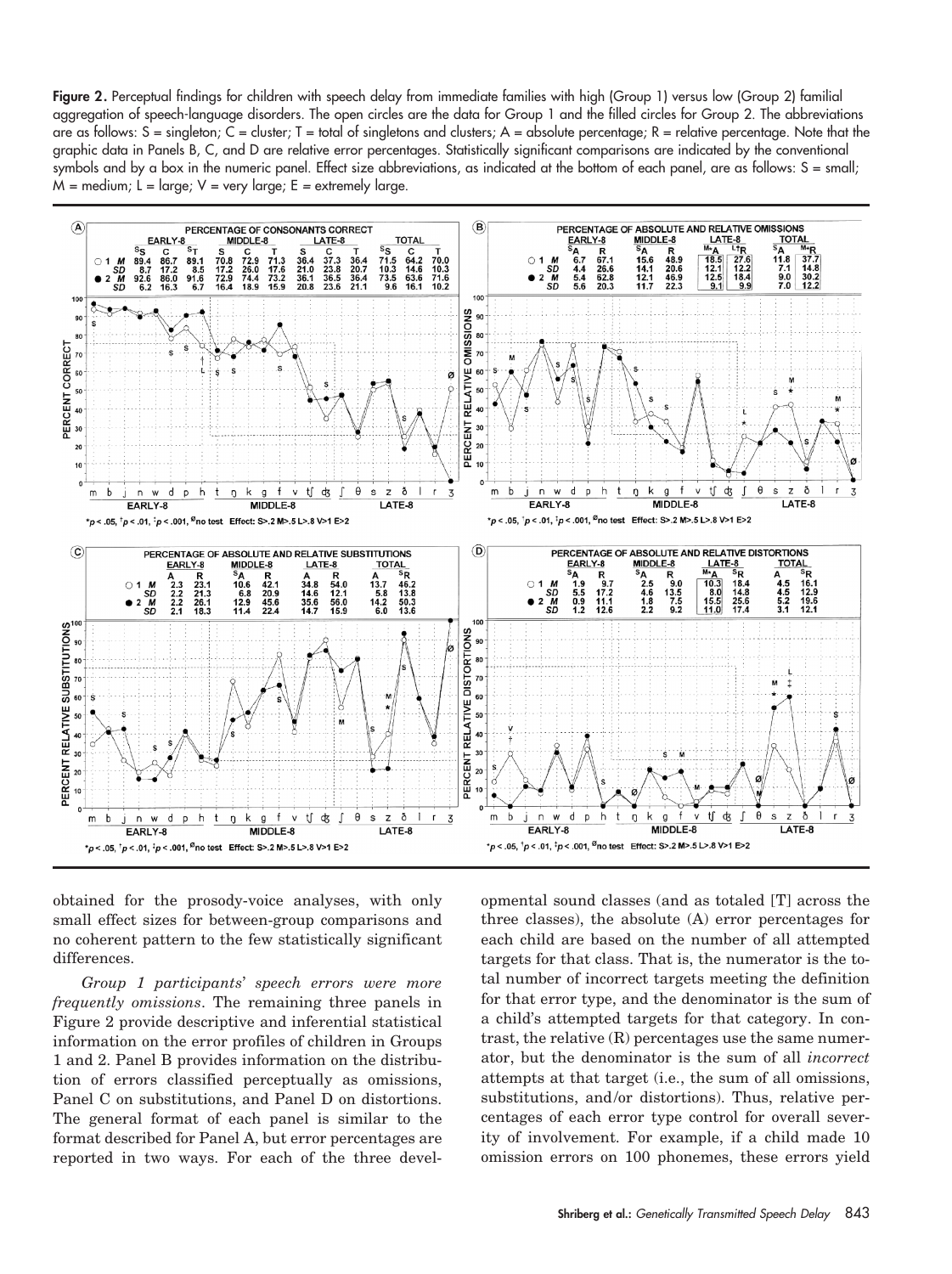an absolute omission error percentage of 10%. But if those were the only errors she made on the 100 phonemes, her relative omission error percentage would be 100%. If she made 10 omission errors, 10 substitution errors, and 10 distortion errors her relative omission errors would be 33.3% (as would be her relative substitution errors and relative distortion errors). Note that the graphic data in the lower section of each panel provide the relative error percentages, between-group statistical comparisons, and effect sizes for the individual 24 consonants, as subgrouped within the three developmental sound classes.

The data in the numeric and graphic sections of Panel B indicate that, in contrast to participants in Group 2, the speech errors of participants in Group 1 were significantly more often speech sound omissions. Statistically significant findings were obtained for three of the comparisons in the numeric panel (absolute and relative omissions of Late-8 consonants and relative omissions of all consonants), as well as for three of the Late-8 consonants  $\left(\frac{1}{2}, \frac{1}{2}\right)$ , and  $\left(\frac{1}{2}\right)$  in the graphic section. Effect sizes for these significant comparisons ranged from medium to large (0.50–0.99). Descriptively, a trend for Group 1 participants to average more omission error types than Group 2 participants was observed on all of the eight comparisons in the numeric section of Panel B, and on 16 of 23 (approximately 70%) of the individual relative percentage comparisons for the consonant speech sounds in the graphic section.

Group 1 and Group 2 participants had equivalent proportions and types of substitution errors. As indicated in Panel C in Figure 2, the proportion of substitution errors was essentially similar for participants in Groups 1 and 2. There were no statistically significant differences and no effect sizes at the medium level or above for the comparisons summarized in the numeric panel. The relative percentages of substitution comparisons for individual sounds yielded two Late-8 comparisons with medium effect sizes  $\left(\frac{1}{2}, \frac{1}{2}\right)$ . However these findings were not consistent in direction, as indicated by the interleaving pattern of differences across the 23 consonant comparisons.

Group 1 participants' speech errors on Late-8 consonants were less frequently distortions. The fourth finding toward diagnostic and phenotype markers for SD-GEN is that the Late-8 consonant errors of Group 1 participants were less often distortions (Panel D), in comparison with those of Group 2 participants. Statistically significant findings for this trend were obtained for the absolute percentage of Late-8 distortions, with the source of this effect clearly due to Group 1 participants' low proportion of relative /s/ and /z/ distortions (associated with medium and large effect sizes, respectively). As shown in the graphic section of Panel D, Group 1 participants also had a significantly higher percentage of relative distortion errors on /b/, but this finding is not considered empirically robust because, as shown in Panel A, participants in both groups misarticulated less than  $10\%$  of /b/ targets.

#### Acoustic Findings

Two acoustic analyses were completed to crossvalidate the auditory perceptual (i.e., transcription) findings and to provide information that might contribute to potential explanatory origins of a diagnostic marker for SD-GEN.

Acoustic analyses of /s/ and other sibilants. As described above, spectral moments analyses were completed on 13 word types sampled from the conversational speech of Group 1 and Group 2 participants. Each word token contained either a perceptually correct sibilant, a diacritic-level distortion of one of the three sibilants, or in a few instances, a within-class sibilant substitution. The data of particular interest were the 8 words that included /s/ in either word-initial (see, said, say, some, so) or word-final (this, yes, house) positions. Previous research on speech markers for SD-OME (Shriberg, Kent, et al., 2003) has indicated that a significant number of children with positive histories for SD-OME had /s/ distortions perceived as backed by research transcribers. Acoustically, such distortions had lowered first spectral moments (M1). The present question was whether the /s/ distortions obtained from participants in Group 1 (who may have had increased genetic load for speech delay) would have higher M1 values (i.e., nonbacked) relative to those obtained from participants in Group 2.

Figure 3 is a graph of the average M1 values for tokens of the eight /s/ words obtained from the conversational speech samples. For comparison, the data from the five words with  $\frac{z}{a}$  and the one word with  $\frac{z}{a}$ are also shown. For each of the eight comparisons of the /s/ distortions, the average M1 value for participants in Group 1 was higher than for participants in Group 2 (test of proportions:  $p = .008$ ). However, effect sizes were negligible to small for seven of the comparisons; as shown in Figure 3, there was a large (0.81) effect size for the M1 comparison for house.

The acoustic data for the productions of /z/ and  $/$ / $/$  were not consistent with the M1 data for  $/$ s/ productions. The average M1 values for four of the five comparisons on these latter two sibilants were lower for Group 1 participants, with the comparison for  $|z|$ in because/cause associated with a medium (0.55) effect size. Methodological implications of these data toward development of a diagnostic marker for SD-GEN are considered in later discussion. For the present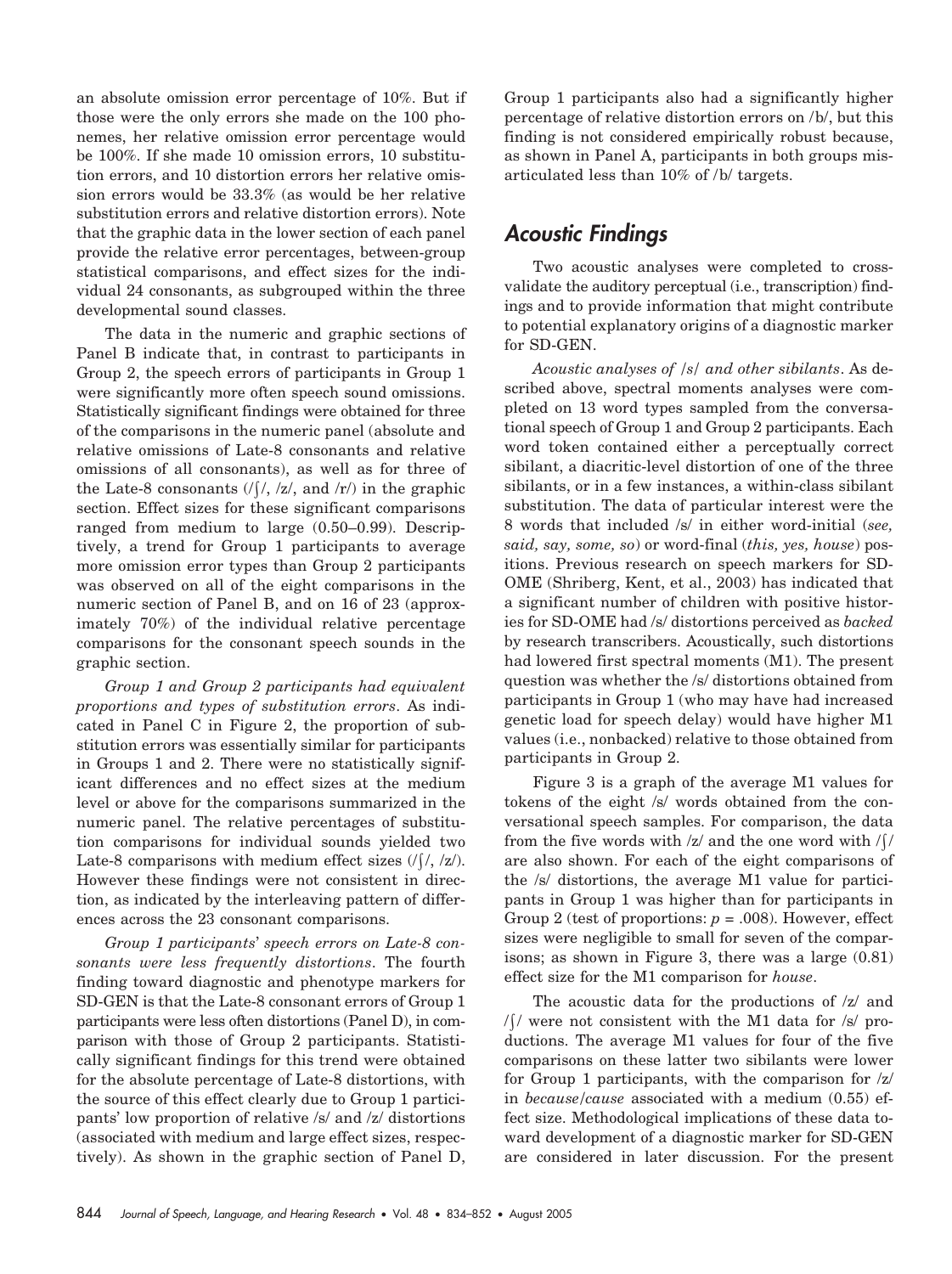Figure 3. Acoustic support for the percept of more frequent backing of /s/ in children with speech delay from nuclear families with reportedly no familial aggregation of speech-language disorders (Group 2). The data points are average values for the first spectral moment (M1).



methodological focus, the data for /s/ in Figure 3 are viewed as providing construct validity for the transcribers' auditory percept of fewer backed /s/ distortions in Group 1 participants.

#### A Preliminary Diagnostic/Phenotype Marker for Genetically Transmitted Speech Delay

Machine learning routines (Kiselev, Arseniev, & Flerov, 1994) were used to classify Group 1 and Group 2 participants, using the speech data from the output shown in Figure 2 and from outputs that yielded information on 156 of the perceptual speech variables. These perceptual variables provided articulatory detail (similar to that in Figure 1) for vowels/diphthongs; for phonemes at the level of place, manner, and voicing features; and for a set of clinical and nonclinical distortion types (i.e., as narrowly transcribed using the diacritic system described in Shriberg & Kent, 2003). The acoustic data supporting the perceptual findings for sibilant distortions were not used in the machine learning routines. Recall that the error data in Panels B, C, and D (Figure 2) indicated that the differences between the two study groups were in the proportions of omission versus distortion errors on Late-8 consonants, particularly on /s/ and /z/. Previous research on sibilant errors had led to the development of database values that divide children's sibilant distortions into dentalized or fronted versus backed. The software classified sibilants as backed if they had been transcribed using the diacritics for palatalized or retroflexed. Also, because prior reliability data indicated unstable agreement for substitutions of  $/$   $/$  for  $/$ s $/$  (i.e., vs. backed  $/$ s $/$ ), the software also tallied occurrences of these substitutions as backing. Inspection of these data indicated

that Group 1 participants averaged  $3.0$  (SD = 3.8, range  $= 0-14$ ) backed sibilants per speech sample, whereas Group 2 participants averaged 7.8  $(SD = 15.8, \text{ range} =$ 0–96) backed sibilants per sample. Using a conservative criterion of 4 or more backed tokens to classify a participant as having backed sibilants, 2 (12.5%) Group 1 participants were so classified, compared with 20 (41.7%) Group 2 participants.

Inspection of the distributions of backing scores for each group, as well as of group scores on variables expressing the ratio of omissions to distortions, indicated severe departures from normality. To meet normality assumptions for the machine learning analyses, Poisson transformations were applied to 156 speech variables, including 15 values reflecting the ratios of participants' omissions to distortions (i.e., by total sounds, developmental sound class, manner feature, and error type on individual sibilants).

The Appendix includes the machine learning classification rule that yielded the maximum classification accuracy using the perceptual speech error data. As indicated in the footnote to the Appendix, the classification rule required values for each of the terms, thereby eliminating classification outcomes for two participants in Group 2 (the software had given them missing value codes for backed /s/ distortions, because they had no /s/ distortions to use as the denominator). The classification rule can be parsed as follows: if the reciprocal of a participant's ratio of relative Late-8 omission errors to backed /s/ errors plus a constant (6.42) was greater than 0.000103, AND if this same value was less than 0.000103 plus the product of a constant (0.073) times the participant's ratio of relative Late-8 omission errors to their relative Late-8 distortion errors, THEN classify the participant as Group 1; ELSE classify the participant as Group 2. Notice that the primary speech measures in this rule—the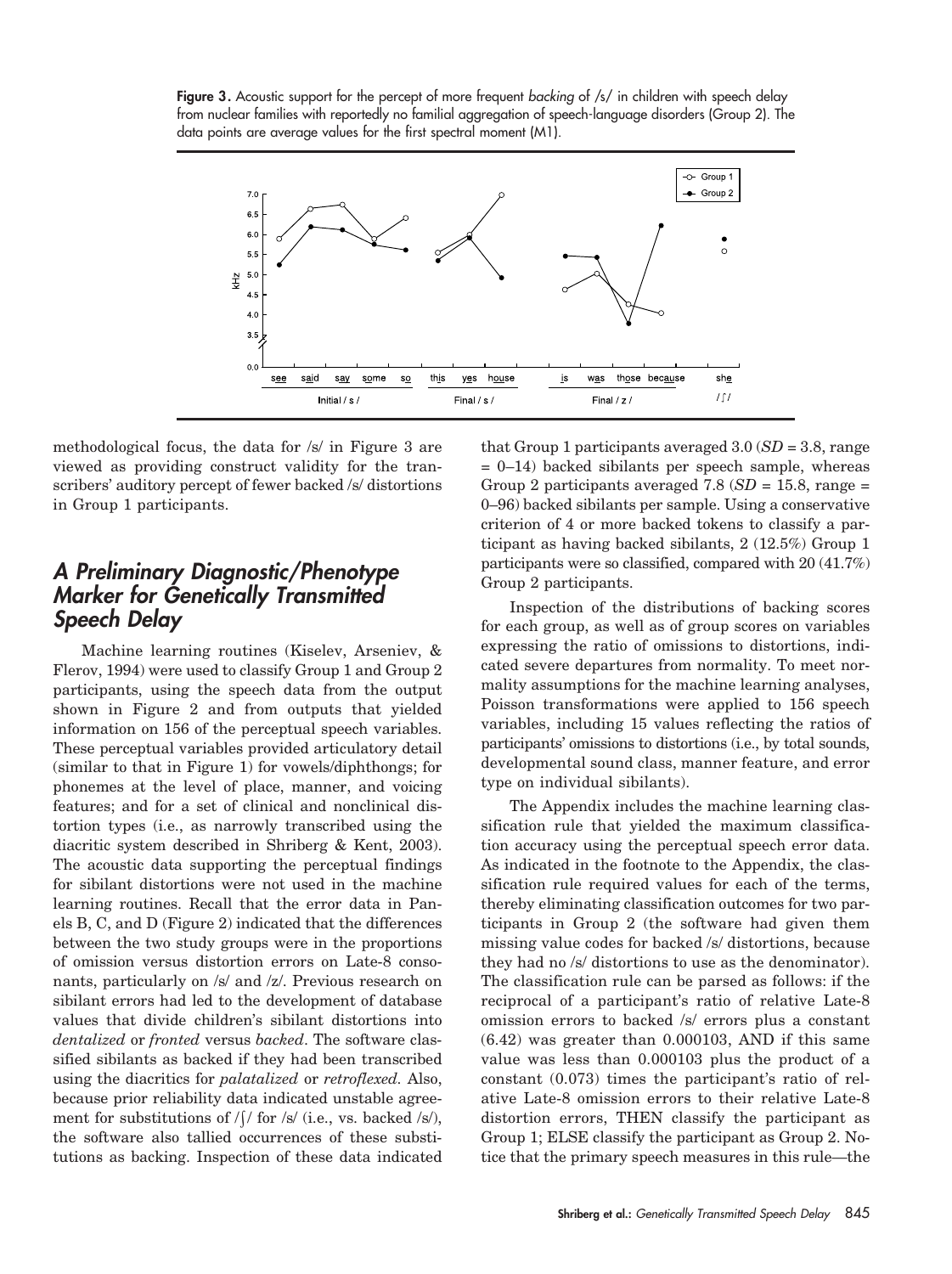relative omission index for the Late-8 consonants (ROI\_Late-8)—is consistent with the significant groupwise difference on this variable shown in Figure 2. The second rule addressing Late-8 distortions—the relative distortion index (RDI\_Late-8)—is somewhat consistent with the findings in Figure 2, which indicate a significant pairwise difference only for the absolute distortion index. Substantive aspects of the findings for the third term in the rule, backed /s/ errors, are addressed below.

The second and third sections in the Appendix provide the classification outcomes for the rule. Sensitivity of the classification rule was not high, with only 15 of 24 participants in Group 1 correctly classified by the rule. However, the positive predictive values indicate that 83% of persons who were classified as positive by the rule/marker may have had increased genetic load for speech delay (Group 1), whereas the 83% classified as negative may have had decreased genetic load for speech delay (Group 2). Also, the positive and negative likelihood ratios, respectively, approach the 10:1 and  $\leq$  20 values desired for those two diagnostic accuracy variables (Sackett, Haynes, Guyatt, & Tugwell, 1991). These diagnostic accuracy findings are viewed as promising, pending further refinement of the classification rule and crossvalidation of the rule using larger, more demographically diverse samples.

## **Discussion**

The primary question posed in this study was whether there may be a diagnostic marker for a proposed genetically transmitted subtype of childhood SSD. A secondary question is whether the marker is consistent with current findings indicating that some type of cognitive-linguistic processing deficit underlies the speech-language deficits that have been reported in linguistic genetic studies. The following discussions consider methodological and substantive issues for each of these questions.

#### Methodological Needs

The first methodological need is to refine the independent variable indexing risk for genetically based speech delay, which in the present study was a preliminary metric based on participants' familial aggregation status. As reviewed previously, the rationale for this approach is based on two findings: the many familial aggregation studies documenting higher prevalence rates of speech-language delay in families of probands compared with control families (cf. Stromswold, 1998) and the finding in the sociodemographically diverse study reported by Campbell et al. (2003) that familial aggregation was one of three risk factors significantly associated with speech delay. The latter article used the speech classification system described in the present report. As discussed previously, however, we are keenly aware of both the methodological and conceptual limitations of familial aggregation as a proxy for genetic load and the limitations in applying this construct to quantitative traits. None of the studies reviewed previously have documented that the sheer number of family members positive for lifetime affection status provides a metric indicating that, for example, children with no affected family members are *not* at genetic risk for speech delay. A collaborative familial aggregation study currently in process addresses the need for information on the gender, kinship position, and family size of probands with speech delay and well-matched case controls.

The second major methodological need is to improve the diagnostic accuracy of the decision rule identified in this study. Increased diagnostic accuracy is expected to be gained by increasing specificity in two ways—by using larger sample sizes with kinship coefficients available for each family and by using exclusionary criteria based on diagnostic marker information on the other putative subtypes of SSDs shown in Figure 1. As discussed in the next section, the primary alternative etiological subtype is associated with middle ear disease.

A third methodological need is to increase the sensitivity and specificity of the perceptual data. The present spectral mean findings for /s/ but not for /z/ suggest that there are coarticulatory and other wellstudied articulatory processes that can be exploited to improve the sensitivity of the perceptually based backing term in the classification rule shown in the Appendix. As shown in Figure 3, the largest betweengroup M1 differences in /s/ production for Groups 1 and 2 occurred in house and so, contexts in which /s/ was preceded or followed by diphthongs made in the back of the mouth. In contrast, the smallest between-group differences in M1 occurred on /s/ in some, this, and yes, contexts in which /s/ is adjacent to more anterior or mid vowels.

Finally, the reliability and efficiency of phonetic transcription are problematic, especially when behaviors at the subphonemic level require accurate measurement. The acoustic findings in Figure 3 indicate the potential contributions of acoustics and acoustic-aided phonetic transcription to identify valid and reliable segmental and suprasegmental markers. A long-term goal especially for clinical use of diagnostic markers is to implement automatic speech recognition systems for these tasks (e.g., Hosom, Shriberg, & Green, 2004).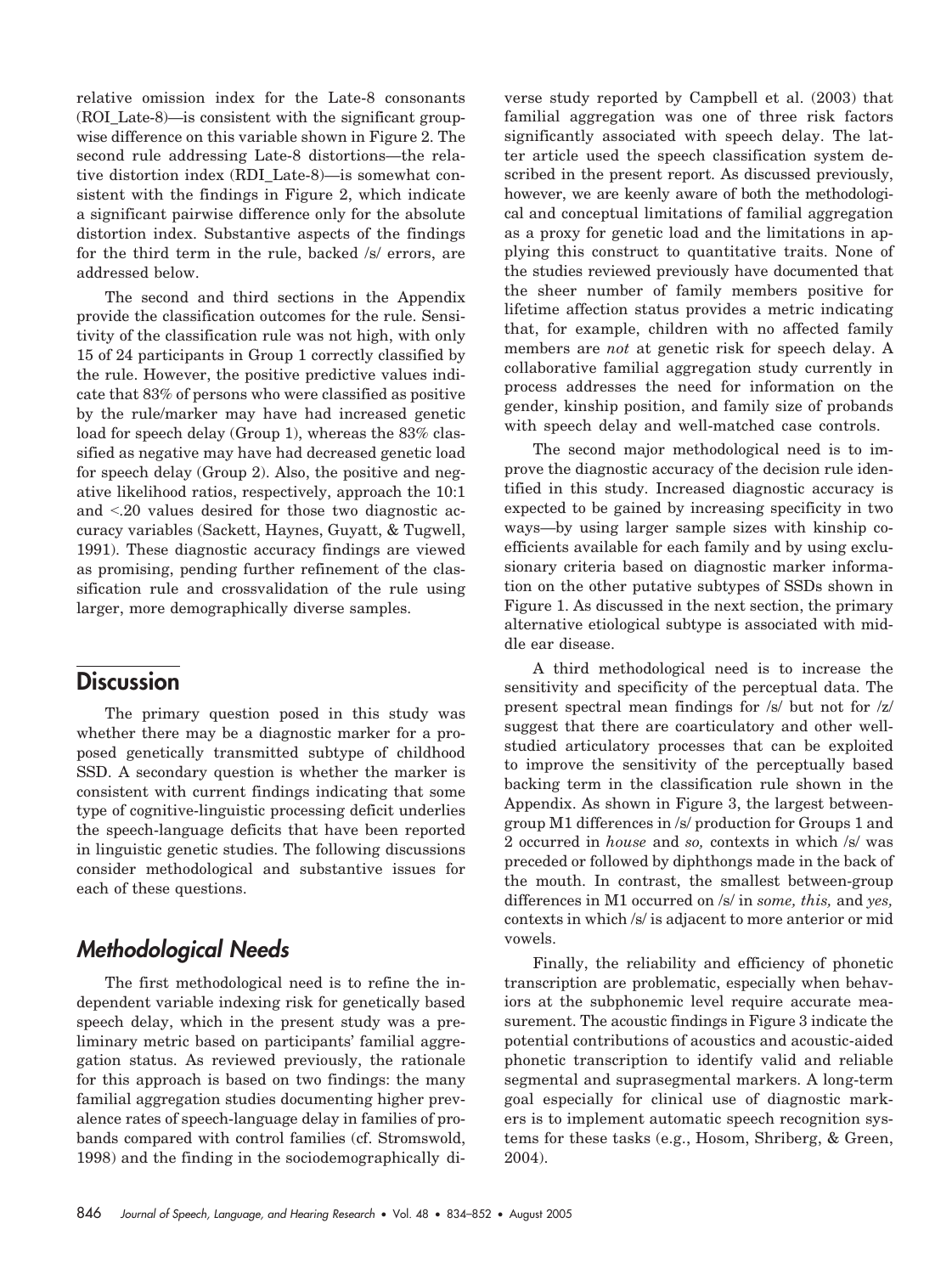#### Support for a Cognitive-Linguistic Processing Constraint in SD-GEN

The present findings of increased omission errors and fewer backed-type /s/ distortions in Group 1 participants are viewed as consistent with contemporary findings suggesting that a cognitive-linguistic processing constraint underlies some genetically transmitted verbal trait disorders. The following three perspectives on omissions and distortions of phonemes in manifest speech are proposed as support for the coherence of these errors as a potential diagnostic marker for SD-GEN.

Omission errors are consistent with a cognitivelinguistic processing delay. The first term in the twopart classification rule in the Appendix indicated that Group 1 participants had proportionally more relative omission errors on Late-8 consonants. In contrast to substitution and distortion errors, increased omission of challenging speech sounds has both construct and concurrent validity as reflecting a cognitive-linguistic constraint. Whereas substitutions (particularly withinclass) and distortions indicate at least partial underlying knowledge of the target phoneme, phoneme deletions may indicate lack of phonological representation of targets (i.e., to encode, store, and/or successfully retrieve them). Empirically, disproportionately high rates of omission-type speech errors have been reported as speech-error pattern correlates of intellectual deficits (see discussion of a cognitive capacity constraint in Shriberg & Widder, 1990).

Omission errors also have concurrent validity as an index of phonological competence within the present data. First-order correlation coefficients of the combined sample of 72 participants with speech delay were computed for the association of PCC, the measure of speech competence, with each of the three error type indices shown in Figure 2—ROI, relative substitution index (RSI), and RDI. ROI had the expected and significant negative correlation with PCC  $(r = -.359, ...)$  $p \leq 0.002$ ,  $r^2 = 12.9\%$  common variance), whereas RSI was uncorrelated with PCC  $(r=.081, p=.497, r^2=<1\%$ common variance), and RDI was positively correlated with PCC  $(r = .302, p = .010, r^2 = \langle 9.12\% \text{ common} \rangle$ variance). Thus, ROI was the severity-adjusted, errortype metric that was most closely associated with participants' severity of delay as sampled in conversational speech.

Few backed distortions are consistent with a cognitive-linguistic processing delay. The classification rule shown in the Appendix also indicates that when Group 1 participants distorted /s/ sounds, the distortions were typically fronted, that is, less often backed. Findings from several studies can be marshaled to support a cognitive-linguistic delay as the proximal processing constraint underlying these findings.

First, fronting of sibilants was found to be the most frequent type of sibilant distortion (primarily dentalized /s/ and /z/) in two studies using similar measurement procedures—Lewis and Shriberg (1994), in a study of adult family members of children with USD, and Karlsson et al. (2002), in a study of adolescents with histories of USD and speech errors. In contrast, backing of sibilants was observed significantly more often in children with speech delay who had histories of frequent early recurrent OME (Shriberg, Kent, et al., 2003). As shown in Figure 1, Level II, we posit an auditory-perceptual processing deficit associated with fluctuant hearing loss as the proximal explanatory source for such speech sound differences (see Whitehill, Francis, & Ching, 2003, for a similar perspective on posterior placement of speech sounds in children with cleft palate). A technical report using acoustic methods supported the perceptually based data in Karlsson, Shriberg, Scheer, and Nadler (2003); acoustic support was also provided for the backing findings in the present article (Figure 3).

Unfortunately, the present data do not allow for a direct test of the hypothesis that increased backing in Group 2 participants was associated with histories of significant hearing loss. OME can occur with or without hearing loss, and although parent-reported data on episodes of OME were available for some participants (Table 2), reliable information on their hearing status throughout the speech acquisition period was not available. Approximately 30% of children referred to a university speech clinic for speech delay of unknown origin are estimated to have a positive history of OME, as defined by a cluster of otological and audiological variables (Shriberg & Kwiatkowski, 1994). Thus, it is plausible that the origin of the speech delay in Group 2 participants—children who had both no affected family members and more frequently backed /s/ distortions was a deficit in auditory-perceptual rather than cognitive-linguistic processing, particularly for those from the Madison site (i.e., participants in the Cleveland and Iowa sites were recruited for studies, rather than clinically referred).

To summarize, whereas the fronted /s/ distortions in Group 1 are proposed to reflect the phonetic and phonologically natural consequences of delays in a genetically transmitted cognitive-linguistic deficit, the more frequently backed /s/ distortions in Group 2 participants may reflect delays primarily due to genetic and environmentally based risk factors associated with middle ear disease. The latter distal risk factor fluctuant hearing loss associated with early frequent OME—is posited to affect the auditory-perceptual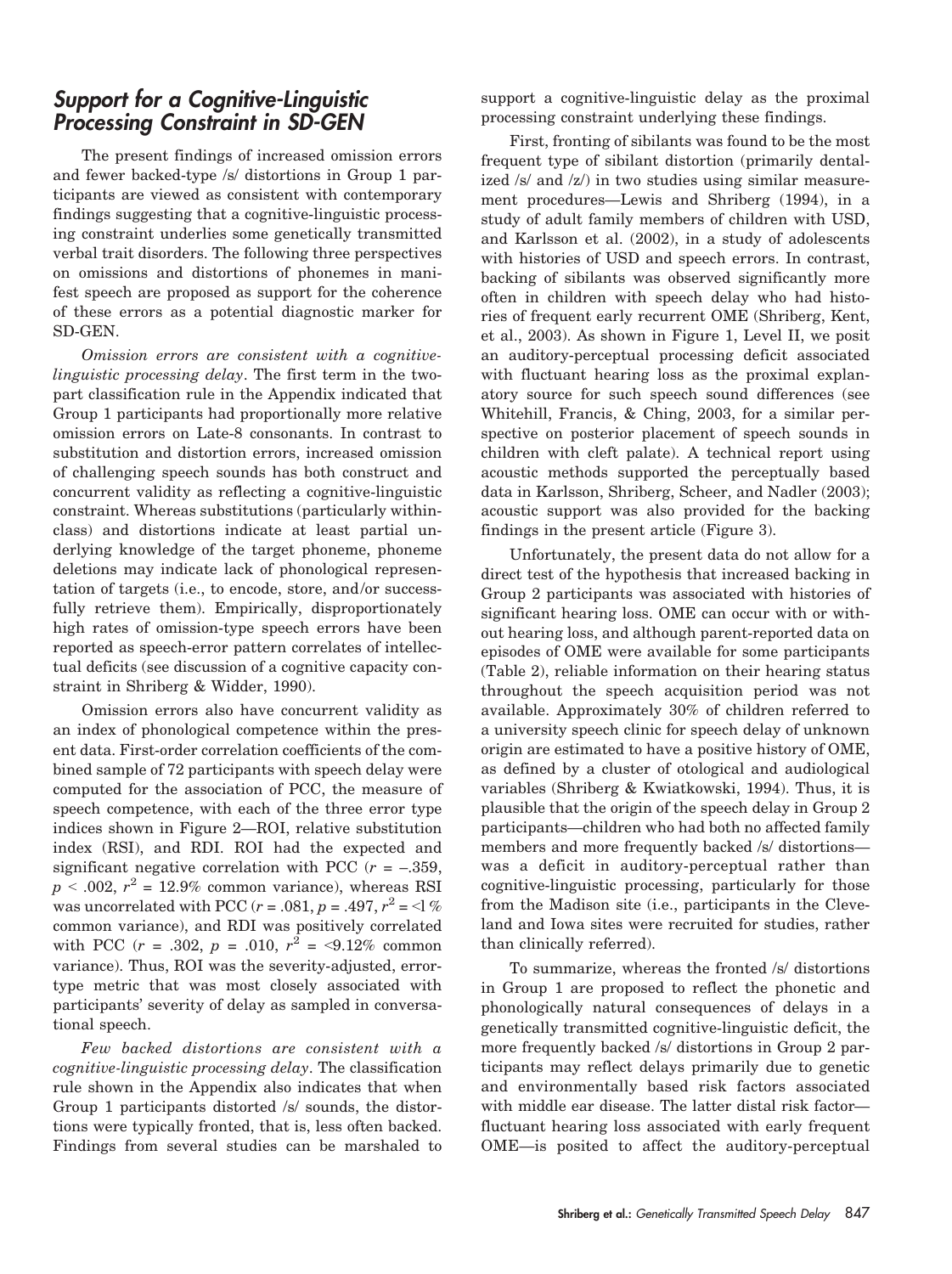processing of speech forms, in turn affecting the fricative spectra for sibilant productions.

Trends in language status and scores on a nonsense word repetition task were consistent with a cognitivelinguistic processing delay. The final proposed support for a cognitive-linguistic processing deficit component underlying the speech delay in Group 1 participants considers some limited data on participants' language status and their scores on a nonword repetition task. As shown in Table 2, there was a nonsignificant trend for more of the children in Group 1 to have comorbid language impairment (Group  $1 = 62.5\%$ , Group  $2 =$ 47.9%), as classified using a three-category ordinal system. This preliminary finding, if reliable, is consistent with the hypothesis of greater cognitive-linguistic involvement for Group 1 participants.

Additional, albeit limited, information based on scores on the Nonword Repetition Task (NRT; Dollaghan & Campbell, 1998) was available for children tested at the Iowa research site, including 5 participants from Group 1 and 9 participants from Group 2. The task had been administered using the standard audio stimulus tape (Ellis Weismer et al., 2000). One of the attractive features of this task for current purposes was that the stimuli were constructed to exclude sounds that children with speech delay typically misarticulate, specifically the Late-8 consonants (Shriberg, 1993). The NRT includes seven different vowels and diphthongs in the three-syllable words and nine different vowels/diphthongs in the total words, including all five diphthongs. Scores for the one-, two-, three-, and four-syllable words and totals were calculated on three subscales: PCC, Percentage of Vowels Correct (PVC), and Percentage of Phonemes Correct. Preliminary analyses indicated that scores for the three-syllable words and total words were most sensitive to individual differences. Specifically, one- and two-syllable words appeared to be easily repeated correctly (scores on the three metrics averaged 92.6%), and four-syllable words were apparently difficult to repeat correctly (scores averaged 61.5%). Compared with the scores of Group 2 participants, the average nonword repetition scores for Group 1 participants were lower on each of the three metrics for three-syllable words (effect sizes = 0.30–1.12).

These preliminary findings, particularly for the three-syllable PVC metric (Group 1:  $M = 63.4$ ,  $SD =$ 20.1; Group 2:  $M = 82.4$ ,  $SD = 13.0$ ; effect size = 1.12), are viewed as supporting the possibility of increased cognitive-linguistic constraints in Group 1 participants. The source of the lower scores on repetition of vowels and diphthongs in the NRT would not seem to be due to differences in articulatory constraints. Rather, the source of Group 1's lowered scores on both

vowels/diphthongs and consonants is presumed to reflect constraints in phonological working memory. Whether those cognitive-linguistic influences were in encoding, storage, or retrieval of the consonants and/or vowels/diphthongs—as further influenced by the canonical and individual consonant contexts in each word—cannot be determined (cf. Aguilar-Mediavilla, Sanz-Torrent, & Serra-Raventos, 2002).

#### Conclusions

The neurodevelopmental substrates of speech delay include constraints that may be associated with cognitive-linguistic, auditory-perceptual, speech motor, and/or affective processes. The perceptual and acoustic findings in this report are viewed as support for a cognitive-linguistic constraint on the most common subtype of speech delay—that which is posited to be genetically transmitted as a quantitative trait. These appear to be the first data suggesting that such deficits may be identified and quantified in the form of a speech-based diagnostic marker, which may also prove to be useful as a phenotype for probands and family members in speech genetics research. Specifically, children inferred to have increased genetic load for speech delay had a significantly different pattern of errors from those found in control children with speech delay of comparable severity. Cross-validation studies are needed that provide adjustments for family size, that include kinship coefficients to quantify genetic load in simplex and multiplex families, that assess the stability of the machine learning algorithm, and that increase accuracy of the three-part diagnostic marker. Longitudinal studies are needed to assess the stability of the error patterns obtained for the Group 1 participants in the present study during the developmental period. More broadly, as suggested at the outset of this report, an eventual account of the onset, maintenance, and normalization of subtypes of childhood SSDs will require life span measures of genetic and environmental risk and protective factors.

#### Acknowledgments

This study was supported by Grants DC00496, DC00528, and DC02746 from the National Institute on Deafness and Other Communication Disorders. We thank the following laboratory colleagues for their important contributions at different stages of this project: Roger Brown, Paula Buckwalter, Catherine Coffey, Lisa Freebairn, Sudha Iyengar, Joan Kwiatkowski, Connie Nadler, and Xuyang Zhang. We also thank Katherina Hauner and Heather Lohmeier for significant editorial assistance with the manuscript.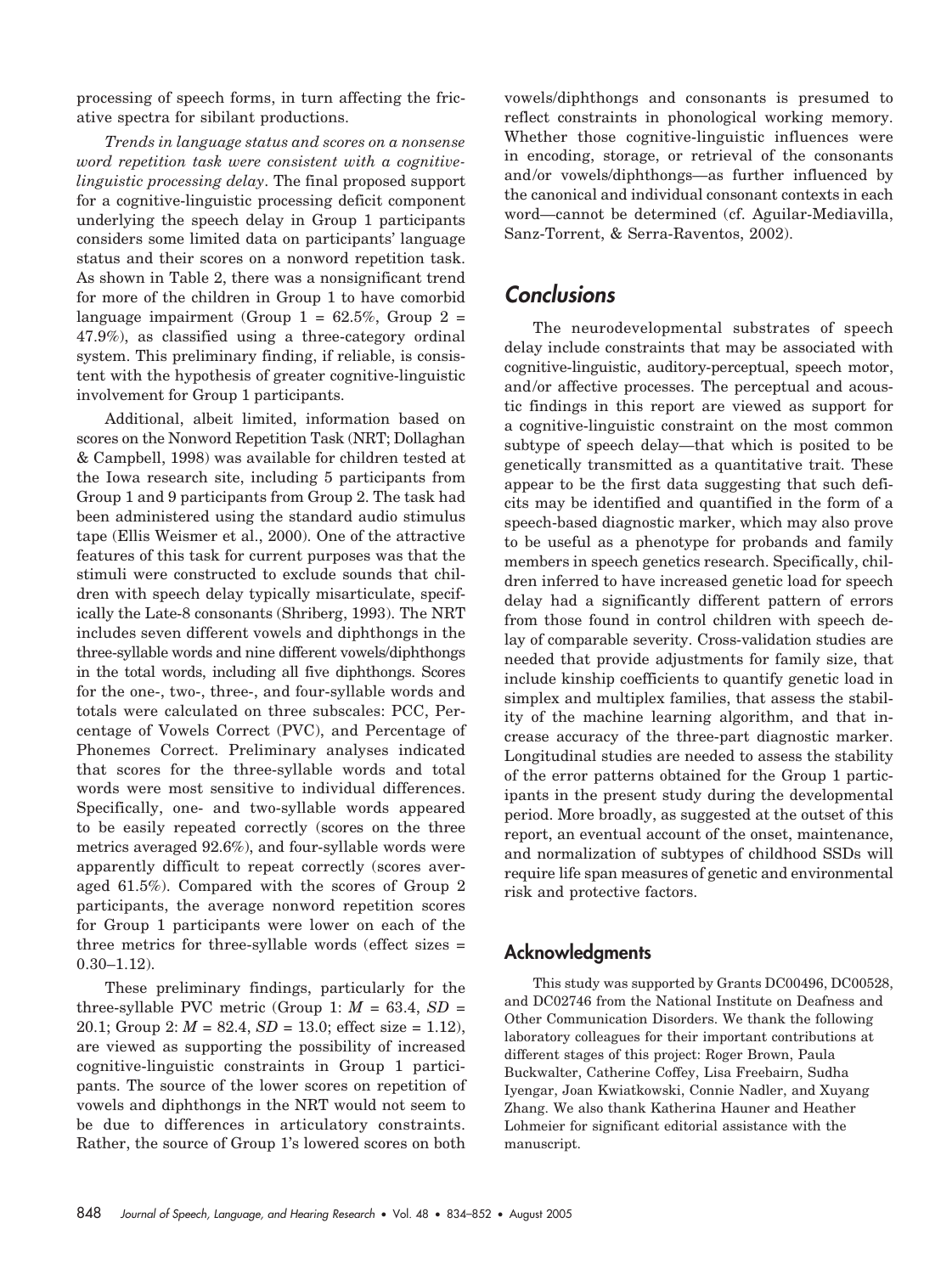#### **References**

- Aguilar-Mediavilla, E. M., Sanz-Torrent, M., & Serra-Raventos, M. (2002). A comparative study of the phonology of pre-school children with specific language impairment (SLI), language delay (LD) and normal acquisition. Clinical Linguistics and Phonetics, 16, 573–596.
- Bishop, D. V. M., Adams, C. V., & Norbury, C. F. (2004). Using nonword repetition to distinguish genetic and environmental influences on early literacy development: A study of 6-year-old twins. American Journal of Medical Genetics, 129, 94–96.
- Bortolini, U., Caselli, M. C., Deevy, P., & Leonard, L. B. (2002). Specific language impairment in Italian: The first steps in the search for a clinical marker. International Journal of Language and Communication Disorders, 37, 77–93.
- Campbell, T. F., Dollaghan, C. A., Rockette, H. E., Paradise, J. L., Feldman, H. M., Shriberg, L. D., et al. (2003). Risk factors for speech delay of unknown origin in 3-year-old children. Child Development, 74, 346–357.
- Choudhury, N., & Benasich, A. A. (2003). A family aggregation study: The influence of family history and other risk factors on language development. Journal of Speech, Language, and Hearing Research, 46, 261–272.
- Cohen, J. (1988). Statistical power analysis for the behavioral sciences (2nd ed.). Hillsdale, NJ: Erlbaum.
- Conti-Ramsden, G., & Botting, N. (2001). Psycholinguistic markers for specific language impairment (SLI). Journal of Child Psychology and Psychiatry and Allied Disciplines, 42, 741–748.
- Davis, B. L., Jakielski, K. J., & Marquardt, T. P. (1998). Developmental apraxia of speech: Determiners of differential diagnosis. Clinical Linguistics and Phonetics, 12, 26–46.
- Dollaghan, C., & Campbell, T. (1998). Nonword repetition and child language impairment. Journal of Speech, Language, and Hearing Research, 41, 1136–1146.
- Dunn, L. M., & Dunn, L. M. (1981). Peabody Picture Vocabulary Test—Revised. Circle Pines, MN: AGS.
- Eaves, L. J., & Silberg, J. L. (2003). Modulation of gene expression by genetic and environmental heterogeneity in timing of a developmental milestone. Behavioral Genetics, 33, 1–6.
- Ellis Weismer, S., Tomblin, J. B., Zhang, X., Buckwalter, P., Chynoweth, J. G., & Jones, M. (2000). Nonword repetition performance in school-age children with and without language impairment. Journal of Speech, Language, and Hearing Research, 43, 865–878.
- Felsenfeld, S., & Plomin, R. (1998). Epidemiological and offspring analyses of developmental speech disorders using data from the Colorado Adoption Project. Journal of Speech, Language, and Hearing Research, 40, 778–791.
- Fisher, S. E. (2005). Dissection of molecular mechanisms underlying speech and language disorders. Applied Psycholinguistics, 26, 111–128.
- Fisher, S. E., Lai, C. S. L., & Monaco, A. P. (2003). Deciphering the genetic basis of speech and language disorders. Annual Review of Neuroscience, 26, 57–80.

Flipsen, P., Jr., Shriberg, L. D., Weismer, G., Karlsson, H. B., & McSweeny, J. L. (1999). Acoustic characteristics of /s/ in adolescents. Journal of Speech, Language, and Hearing Research, 42, 663–677.

Hauner, K. K. Y., Shriberg, L. D., Kwiatkowski, J., & Allen, C. T. (2005). A subtype of speech delay associated with developmental psychosocial involvement. Journal of Speech, Language, and Hearing Research, 48, 635–650.

Hosom, J.-P., Shriberg, L., & Green, J. R (2004). Diagnostic assessment of childhood apraxia of speech using Automatic Speech Recognition (ASR) methods. Journal of Medical Speech Language Pathology, 12, 167–171.

Johns Hopkins University, McKusick-Nathans Institute for Genetic Medicine, and National Library of Medicine, National Center for Biotechnology Information. (2000). Online Mendelian inheritance in man [Database]. Retrieved August 5, 2004, from http://www.ncbi.nlm.nih.gov/omim

Karlsson, H. B., Shriberg, L. D., Flipsen P., Jr., & McSweeny, J. L. (2002). Acoustic phenotypes for speech-genetics studies: Toward an acoustic marker for residual /s/ distortions. Clinical Linguistics and Phonetics, 16, 403–424.

Karlsson, H. B., Shriberg, L. D., Scheer, A., & Nadler, C. J. (2003). Acoustic moments data for palatalized and dentalized sibilant productions from speech delayed children with and without histories of otitis media with effusion (Tech. Rep. No. 12). Madison: University of Wisconsin–Madison, Waisman Center, Phonology Project.

- Kiselev, M. V., Arseniev, S. B., & Flerov, E. V. (1994, October). PolyAnalyst: A machine discovery system for intelligent analysis of clinical data. Abstract presented at annual meeting of ESCTAIC (European Society for Computing and Technology in Anaesthesia and Intensive Care), Halkidiki, Greece
- Law, J., Boyle, J., Harris, F., Harkness, A., & Nye, C. (2000). Prevalence and natural history of primary speech and language delay: Findings from a systematic review of the literature. International Journal of Language and Communication Disorders, 35, 165–188.
- Leonard, L. B. (1998). Children with specific language impairment. Cambridge, MA: MIT Press.
- Lewis, B. A., & Shriberg, L. D. (1994, November). Life span interrelationships among speech, prosody-voice, and nontraditional phonological measures. Miniseminar presented at the annual convention of the American Speech-Language-Hearing Association, New Orleans, LA.
- MacDermot, K. D., Bonora, E., McKenzie, F., Smith, R. L., Smith, R. L., Sykes, N., et al. (2004, October). Identification of FOXP2 truncation as a novel cause of nonsyndromic developmental speech disorder. Poster session presented at the annual meeting of the American Society of Human Genetics, Toronto, Ontario, Canada.
- Marcus, G. F., & Fischer, S. (2003). FOXP2 in focus: What can genes tell us about speech and language? Trends in Cognitive Sciences, 7(6), 257–262.
- Merikangas, K. R., & Risch, N. (2003). Genomic priorities and public health. Science, 302, 599–601.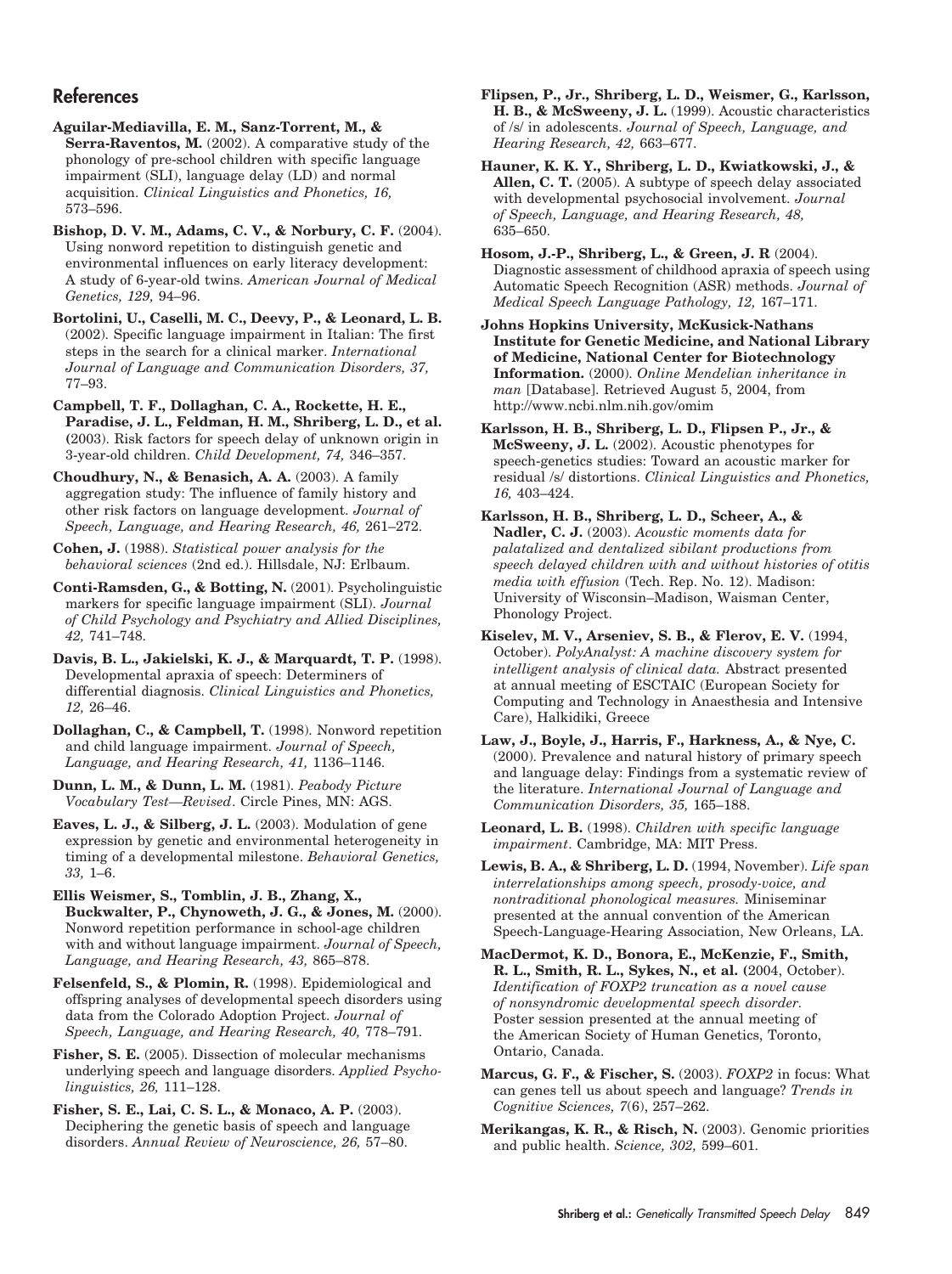Milenkovic, P. (1996). CSpeech (Version 4) [Computer software]. Madison: University of Wisconsin—Madison, Department of Electrical Engineering.

Miller, J. F. (1981). Assessing language production in children. Austin, TX: Pro-Ed.

Newbury, D. F., & Monaco, A. P. (2002). Molecular genetics of speech and language disorders. Current Opinions in Pediatrics, 14, 679–701.

Newcomer, P., & Hammill, D. (1988). Test of Language Development—Primary, Second Edition. Austin, TX: Pro-Ed.

Pennington, B. F. (2003). Genetic analysis of complex behavioral phenotypes: Cognitive components and comorbidities. In L. D. Shriberg, & T. F. Campbell (Eds.), Proceedings of the 2002 Childhood Apraxia of Speech Research Symposium (pp. 101–116). Carlsbad, CA: The Hendrix Foundation.

Plante, E., Shankman, K., & Clark, M. M. (1996). Classification of adults for family studies of developmental language disorders. Journal of Speech and Hearing Research, 39, 661–667.

Rice, M. L., & Wexler, K. (1996). Toward tense as a clinical marker of specific language impairment in English-speaking children. Journal of Speech, Language, and Hearing Research, 39, 1239–1257.

Roberts, J., & Hunter, L. (Chairs). (2002, May). Otitis media and language learning sequelae: Current research and controversies. Conference sponsored by the National Institute on Deafness and Other Communication Disorders, Agency for Healthcare Research and Quality, Maternal and Child Health Bureau, and the Deafness Research Foundation, Arlington, VA.

Sackett, D. L., Haynes, R. B., Guyatt, G. H., & Tugwell, **P.** (1991). Clinical epidemiology: A basic science for clinical medicine (2nd ed.). Boston: Little, Brown.

Schick, J., Kundtz, A., Tiwari, H., Taylor, H., Freebairn, L., Hansen, A., et al. (2002, May). Broad phenotype of speech disorders shows strong evidence of linkage at candidate region 7q31. Paper presented at the European Human Genetics Conference, Berlin, Germany.

Semel, E., Wiig, E., Secord, W., & Sabers, D. (1987). Clinical Evaluation of Language Fundamentals—Revised. New York: The Psychological Corporation.

Shriberg, L. D. (1975, November). Preliminaries to a social learning theory view of deviant child phonology. Paper presented at the annual convention of the American Speech and Hearing Association, Washington, DC.

Shriberg, L. D. (1982). Toward classification of developmental phonological disorders. In N. J. Lass (Ed.), Speech and language: Advances in basic research and practice, (Vol. 8, pp. 2–18). New York: Academic Press.

Shriberg, L. D. (1993). Four new speech and prosody-voice measures for genetics research and other studies in developmental phonological disorders. Journal of Speech and Hearing Research, 36, 105–140.

Shriberg, L. D. (1994). Five subtypes of developmental phonological disorders. Clinics in Communication Disorders, 4(1), 38–53.

Shriberg, L. D. (2003, November). Phenotypes, endophenotypes, and phenocopies in speech-genetics research. Paper presented at the annual convention of the American Speech-Language-Hearing Association, Chicago.

Shriberg, L. D. (2004, August). Diagnostic classification of five subtypes of childhood speech sound disorders (SSD) of currently unknown origin. Paper presented at the International Association of Logopedics and Phoniatrics, Brisbane, Queensland, Australia.

Shriberg, L. D., Allen, C. T., McSweeny, J. L., & Wilson, D. L. (2001). PEPPER: Programs to Examine Phonetic and Phonologic Evaluation Records [Computer software]. Madison: University of Wisconsin—Madison, Waisman Center, Research Computing Facility.

Shriberg, L. D., & Austin, D. (1998). Comorbidity of speech-language disorder: Implications for a phenotype marker for speech delay. In R. Paul (Ed.), The speechlanguage connection (pp. 73–117). Baltimore: Brookes.

Shriberg, L. D., Austin, D., Lewis, B. A., McSweeny, J. L., & Wilson, D. L. (1997a). The Percentage of Consonants Correct (PCC) metric: Extensions and reliability data. Journal of Speech, Language, and Hearing Research, 40, 708–722.

Shriberg, L. D., Austin, D., Lewis, B. A., McSweeny, J. L., & Wilson, D. L. (1997b). The Speech Disorders Classification System (SDCS): Extensions and lifespan reference data. Journal of Speech, Language, and Hearing Research, 40, 723–740.

Shriberg, L. D., & Campbell, T. F. (Eds). (2003). Proceedings of the 2002 childhood apraxia of speech research symposium. Carlsbad, CA: The Hendrix Foundation.

Shriberg, L. D., Campbell, T. F., Karlsson, H. B., Brown, R. L., McSweeny, J. L., & Nadler, C. J. (2003). A diagnostic marker for childhood apraxia of speech: The lexical stress ratio. Clinical Linguistics and Phonetics, 17, 549–574.

Shriberg, L. D., Flipsen, P., Jr., Karlsson, H. B., & McSweeny, J. L. (2001). Acoustic phenotypes for speechgenetics studies: An acoustic marker for residual /3/ distortions. Clinical Linguistics and Phonetics, 15, 631–650.

Shriberg, L. D., Flipsen, P., Jr., Kwiatkowski, J., & McSweeny, J. L. (2003). A diagnostic marker for speech delay associated with otitis media with effusion: The intelligibility–speech gap. Clinical Linguistics and Phonetics, 17, 507–528.

Shriberg, L. D., Green, J. R., Campbell, T. F., McSweeny, J. L., & Scheer, A. (2003). A diagnostic marker for childhood apraxia of speech: The coefficient of variation ratio. Clinical Linguistics and Phonetics, 17, 575–595.

Shriberg, L. D., Gruber, F. A., & Kwiatkowski, J. (1994). Developmental phonological disorders III: Long-term speech-sound normalization. Journal of Speech and Hearing Research, 37, 1151–1177.

Shriberg, L. D., & Kent, R. D. (2003). Clinical phonetics (3rd ed.). Boston: Allyn & Bacon.

Shriberg, L. D., Kent, R. D., Karlsson, H. B., McSweeny, J. L., Nadler, C. J., & Brown, R. L. (2003). A diagnostic marker for speech delay associated with otitis media with effusion: Backing of obstruents. Clinical Linguistics and Phonetics, 17, 529–547.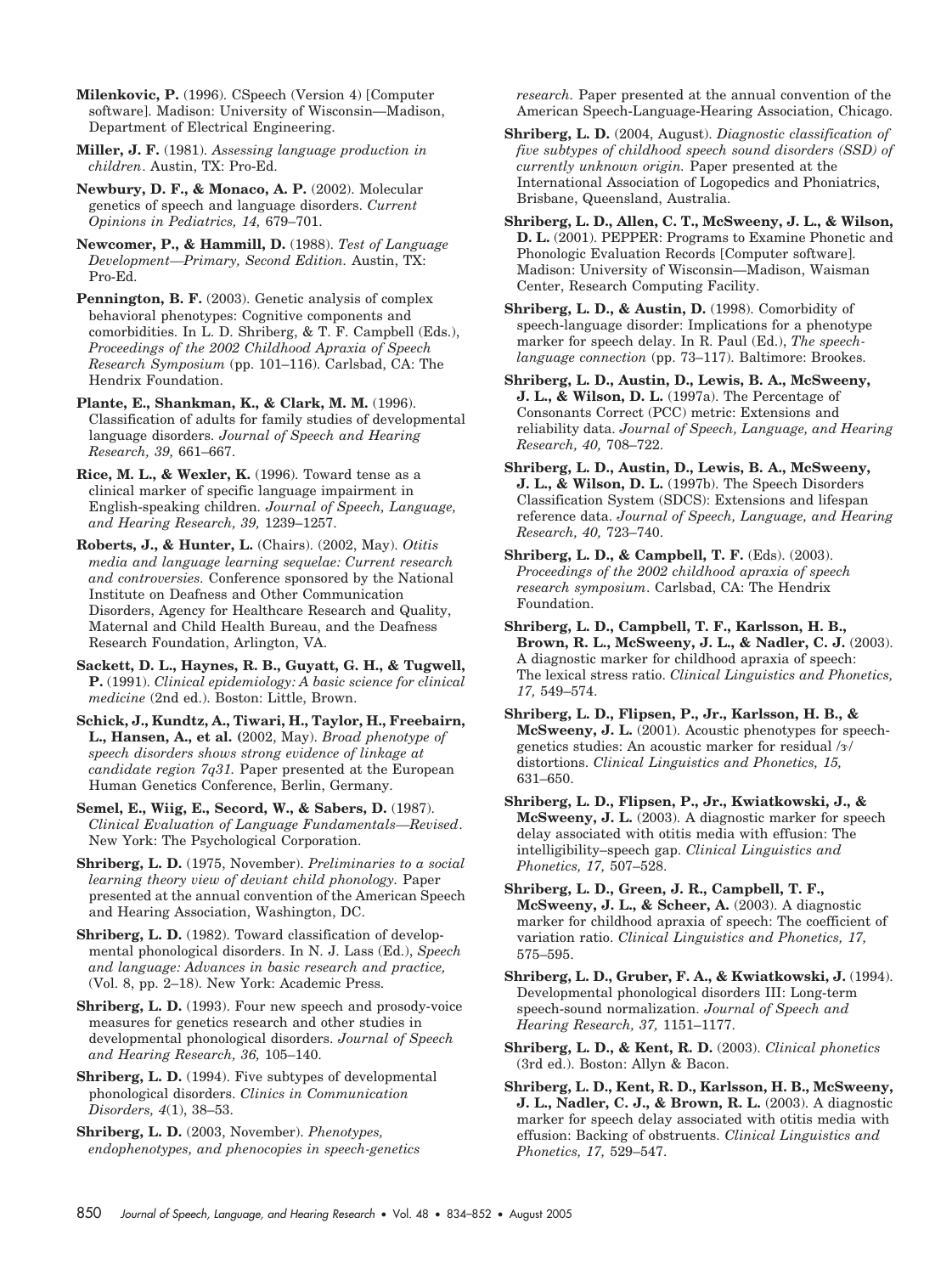Shriberg, L. D., & Kwiatkowski, J. (1994). Developmental phonological disorders I: A clinical profile. Journal of Speech and Hearing Research, 37, 1100–1126.

Shriberg, L. D., Kwiatkowski, J., & Gruber, F. A. (1994). Developmental phonological disorders II: Short-term speech-sound normalization. Journal of Speech and Hearing Research, 37, 1127–1150.

Shriberg, L. D., & Lof, G. L. (1991). Reliability studies in broad and narrow phonetic transcription. Clinical Linguistics and Phonetics, 5, 225–279.

Shriberg, L. D., & McSweeny, J. L. (2002). Classification and misclassification of childhood apraxia of speech (Tech. Rep. No. 11). Madison: University of Wisconsin—Madison, Waisman Center, Phonology Project.

Shriberg, L. D., Tomblin, J. B., & McSweeny, J. L. (1999). Prevalence of speech delay in 6-year-old children and comorbidity with language impairment. Journal of Speech, Language, and Hearing Research, 42, 1461–1481.

Shriberg, L. D., & Widder, C. J. (1990). Speech and prosody characteristics of adults with mental retardation. Journal of Speech and Hearing Research, 33, 627–653.

SLI Consortium. (2002). A genomewide scan identifies two novel loci involved in specific language impairment. American Journal of Human Genetics, 70(2), 384–398.

Smith, S. D., Deffenbacher, K. E., Boada, R., Tunick R. A., Raitano, N., Shriberg, L. D., & Pennington, B. F. (2003, November). Speech sound disorder is linked to dyslexia risk loci on chromosome 6 and 15. Poster presented at the 53rd Annual Meeting of the American Society for Human Genetics, Los Angeles.

Smith, S. D., Pennington, B. F., Boada, R., & Shriberg L. D. (2005). Linkage of speech sound disorder to reading disability loci. Journal of Child Psychology and Psychiatry, 46, 1057–1066.

Spitz, R. V., Tallal, P., Flax, J., & Benasich, A. A. (1997). Look who's talking: A prospective study of familial transmission of language impairments. Journal of Speech, Language and Hearing Research, 40, 990–1001.

Stein, C. M., Schick, J. H., Taylor, H. G., Shriberg, L. D., Millard, C., Kundtz-Kluge, A., et al. (2004). Pleiotropic effects of a chromosome 3 locus on speech-sound disorder and reading. American Journal of Human Genetics, 74, 283–297.

Stromswold, K. (1998). Genetics of spoken language disorders. Human Biology, 70, 297–324.

Stromswold, K. (2001). The heritability of language: A review and metaanalysis of twin, adoption and linkage studies. Language, 77, 647–723.

Tager-Flusberg, H., & Cooper, J. (1999). Present and future possibilities for defining a phenotype for specific language impairment. Journal of Speech, Language, and Hearing Research, 42, 1275–1278.

Tallal, P., Hirsch, L. S., Realpe-Bonilla, T., Miller, S., Brzustowicz, L., Bartlett, C., & Flax, J. F. (2001). Family aggregation in specific language impairment. Journal of Speech, Language, and Hearing Research, 44, 1172–1182.

Tomblin, J. B., Freese, P. R., & Records, N. L. (1992). Diagnosing specific language impairment in adults for the purpose of pedigree analysis. Journal of Speech and Hearing Research, 35, 832–843.

Tomblin, J. B., Records, N. L., & Zhang, X. (1996). A system for the diagnosis of specific language impairment in kindergarten children. Journal of Speech and Hearing Research, 39, 1284–1294.

Viding, E., Price, T. S., Spinath, F. M., Bishop, D. V. M., Dale, P. S., & Plomin, R. (2003). Genetic and environmental mediation of the relationship between language and nonverbal impairment in 4-year-old twins. Journal of Speech, Language, and Hearing Research, 46, 1271–1282.

Whitehill, T. L., Francis, A. L., & Ching, C. K.-Y. (2003). Perception of place of articulation by children with cleft palate and posterior placement. Journal of Speech, Language, and Hearing Research, 46, 451–461.

Whiteside, S. P., & Rixon, E. (2001). Speech patterns of monozygotic twins: An acoustic case study of monosyllabic words. The Phonetician, 84, 9–22.

Wijsman, E. M., Robinson, N. M., Ainsworth, K. H., Rosenthal, E. A., Holzman, T., & Raskind, W. H. (2004). Familial aggregation patterns in mathematical ability. Behavioral Genetics, 34, 51–62.

Zeesman, S., Nowaczyk, M. J. M., Teshima, I., Roberts, W., Oram Cardy, J., Brian, J., et al. (2004, October). Speech and language impairment and oromotor dyspraxia due to deletion of 7q31 which involves FOXP2. Poster session presented at the annual meeting of the American Society of Human Genetics, Toronto, Canada.

Received May 4, 2004

Revision received August 5, 2004

Accepted December 16, 2004

DOI: 10.1044/1092-4388(2005/058)

Contact author: Lawrence D. Shriberg, Phonology Project, Waisman Center, University of Wisconsin—Madison, 1500 Highland Avenue, Madison, WI 53705. E-mail: shriberg@waisman.wisc.edu